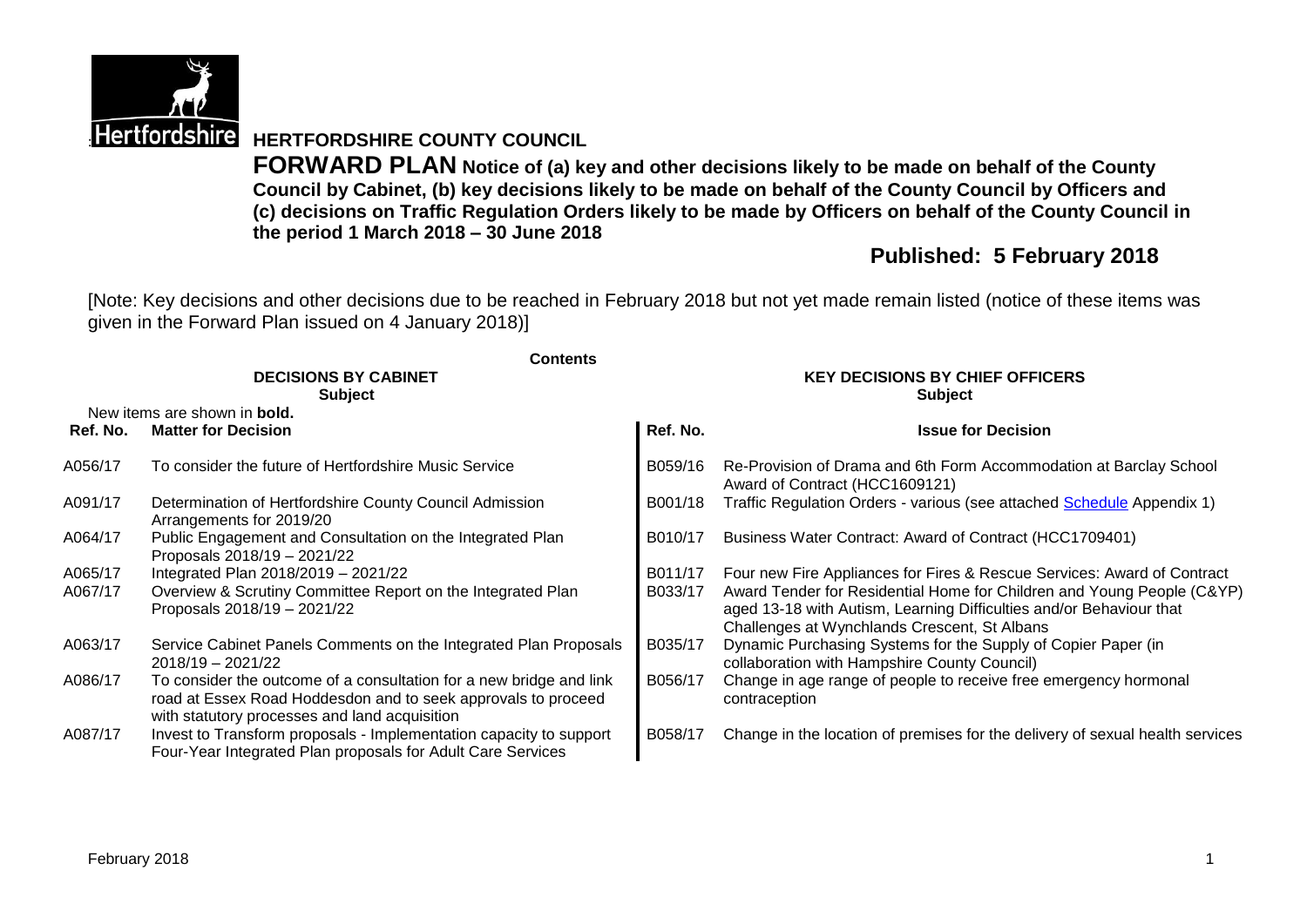| A002/18 | Adult Community Health Services - Integrated Care proposals                                                                                                                                      | B060/17 | To re commission the Regional Partnership Contract for the Provision of<br>Residential and Educational Services for Children and Young People with<br>Complex Needs via competitive tender<br>Regional Partners - Bracknell Forest Borough Council, Buckinghamshire<br>County Council, Milton Keynes Council, Oxfordshire County Council,<br>Reading Borough Council |
|---------|--------------------------------------------------------------------------------------------------------------------------------------------------------------------------------------------------|---------|----------------------------------------------------------------------------------------------------------------------------------------------------------------------------------------------------------------------------------------------------------------------------------------------------------------------------------------------------------------------|
| A003/18 | <b>Supporting Young People</b>                                                                                                                                                                   | B066/17 | Slough Borough Council<br>Batch 41 - Priors Wood Ware, Andrews Lane, Cheshunt, Collett School                                                                                                                                                                                                                                                                        |
|         | In Hertfordshire: Developing a New Approach                                                                                                                                                      |         | Hemel, Oak View Primary & Nursery Hatfield & Mickelm Window Works<br>Award of Contract HCC1709883                                                                                                                                                                                                                                                                    |
| A004/18 | <b>Additional School Places</b>                                                                                                                                                                  | B071/17 | Undertake a competitive Reprocurement for the provision of an all-age drug                                                                                                                                                                                                                                                                                           |
|         | Information about the next primary expansion programme; approvals<br>to the next secondary expansion programme (in St. Albans;<br>Stevenage and for Hatfield); additional accommodation schemes; |         | and alcohol treatment service                                                                                                                                                                                                                                                                                                                                        |
|         | S106 funds; and for projects in Bishops Stortford.                                                                                                                                               |         |                                                                                                                                                                                                                                                                                                                                                                      |
| A005/18 | Representations as landowner to the call for sites consultation issued<br>by the City and District of St Albans                                                                                  | B072/17 | Hertfordshire Sunflower Domestic Abuse Hub & Champions Pathway -<br>Award of contract                                                                                                                                                                                                                                                                                |
| A007/18 | Wheatsheaf Farm, High Canons, Borehamwood - to consider the<br>future of                                                                                                                         | B073/17 | Demolition & rebuild of The Hemel School - Sports Hall HCC1709908                                                                                                                                                                                                                                                                                                    |
| A008/18 | Foxgrove Path, South Oxhey - to consider the future of                                                                                                                                           | B074/17 | Tender of 19-21 Wilbury Road - for Residential Learning Disability Service                                                                                                                                                                                                                                                                                           |
| A009/18 | Rural Estate Land at Baldock - Consider the future of                                                                                                                                            | B078/17 | PEP7 - Expansion at Millfield First and Nursery School, Buntingford<br>HCC1709929                                                                                                                                                                                                                                                                                    |
| A082/17 | Hertfordshire Adoption Service providing services for Luton Borough<br>Council                                                                                                                   | B080/17 | PEP7 - Expansion at St Catherine's VC Church of England Primary School,<br>Hoddesdon HCC1709930                                                                                                                                                                                                                                                                      |
| A019/17 | Draft Approval 15 Year Plan for vision for social care in the County                                                                                                                             | B081/17 | Provision and Support of a waste management data system                                                                                                                                                                                                                                                                                                              |
| A089/17 | Highways Integrated Works Programme & Procurement Routes<br>2018/2019                                                                                                                            | B082/17 | Joint evaluation process of bids for Adult Care Services and Childrens<br>Services Advocacy services: Award of Contract                                                                                                                                                                                                                                              |
| A090/17 | To consider whether to approve proposed changes to the current<br><b>Highways Resilient Network.</b>                                                                                             | B083/17 | Dynamic Purchasing System for the supply of Independent Living Products<br>(in collaboration with Hampshire County Council and Southend-on-Sea<br><b>Borough Council)</b>                                                                                                                                                                                            |
| A006/18 | Hertfordshire County Council Membership of emerging Sub-National<br><b>Transport Bodies</b>                                                                                                      | B084/17 | Award of contract for the Public Health Nursing element of the Family<br><b>Centre Service</b>                                                                                                                                                                                                                                                                       |
| A010/18 | Provision of a sustainable household waste recycling service                                                                                                                                     | B085/17 | Award of contract for the Family Support element of the Family Centre<br>Service                                                                                                                                                                                                                                                                                     |
| A069/17 | Proposal to reconfigure existing services to schools to support them<br>to meet the needs of primary aged children with Specific Learning<br>Difficulties (SpLD) by 31 August 2018               | B089/17 | Batch 40 - Package 1 - Boiler Works - Parkgate School, Watford<br>Award of contract HCC1710052                                                                                                                                                                                                                                                                       |
| A011/18 | Decision on whether to adopt an alternative delivery model for<br><b>Hertfordshire Libraries</b>                                                                                                 | B090/17 | Batch 40 - Package 3 - Boiler Works - St Andrews C of E (VC) Primary<br>School, Stanstead Abbotts, Priors Wood Primary School, Ware & Studlands<br>Rise School, Royston<br>Award of Contract HCC1710053                                                                                                                                                              |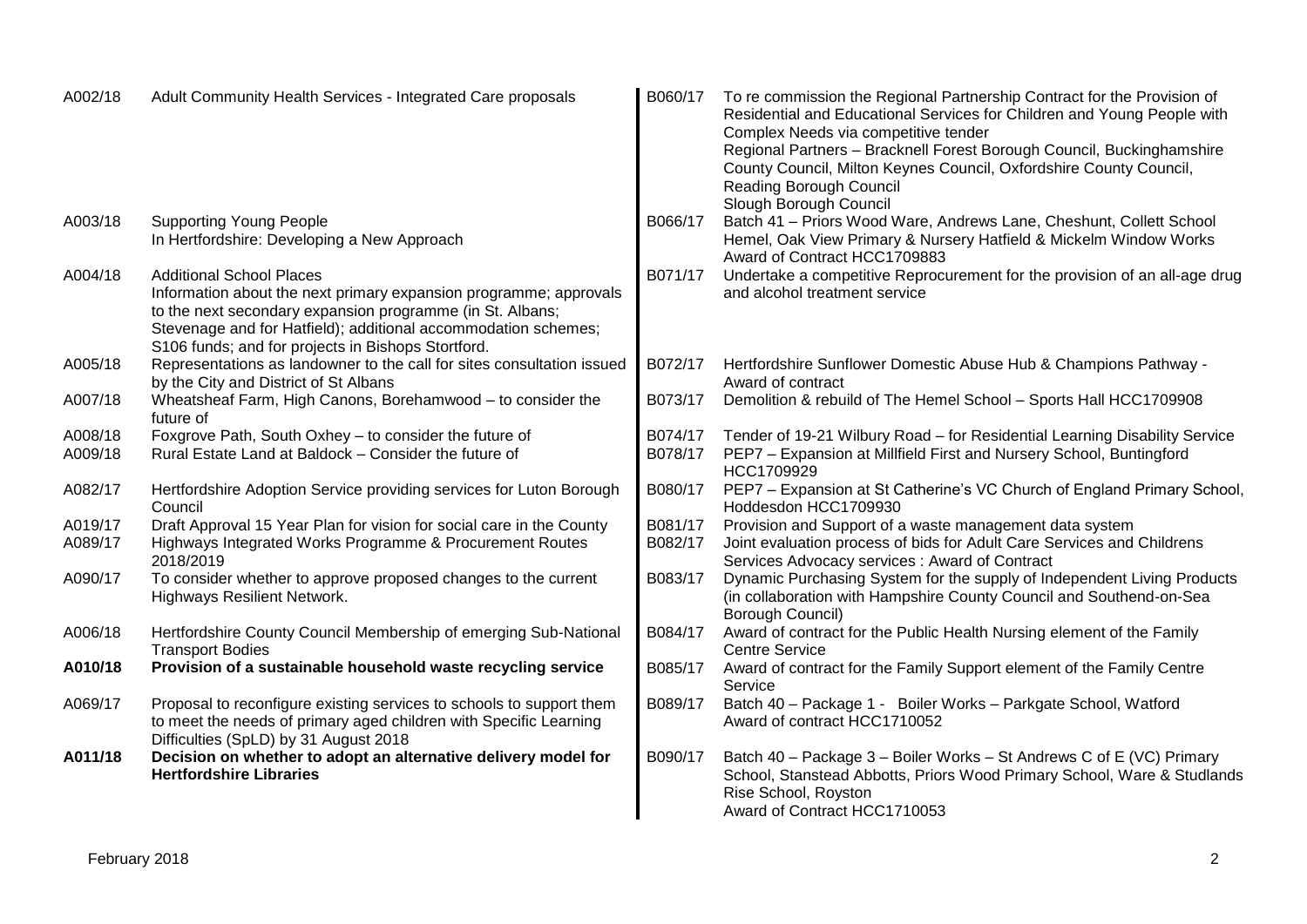| A012/18 | Adoption of revised Minerals And Waste Development Scheme | B091/17 | Batch 40 - Package 5 - Boiler Works - Cassiobury Infant & Nursery<br>School, Watford & Margaret Wix Primary School, St Albans                                                                               |
|---------|-----------------------------------------------------------|---------|-------------------------------------------------------------------------------------------------------------------------------------------------------------------------------------------------------------|
| A013/18 | <b>Approval of Local Transport Plan</b>                   | B092/17 | Award of contract HCC1710054<br>Batch 40 - Package 7 - Boiler Works - Redbourn Infant & Nursery School &<br>St Lukes School, Redbourn<br>Award of contract HCC1710056                                       |
|         |                                                           | B093/17 | Batch 41 - Package 6 - Window Walling - Bernards Heath Infants & Junior<br>School, St Albans. Chater Junior, St Albans & The Grove School,<br>Harpenden<br>Award of contract HCC1710057                     |
|         |                                                           | B095/17 | Batch 42 - Package 1 - Roofing Works - Bernards Heath Infants, St<br>Albans, Camp Primary & Nursery School, St Albans & Heath Lane Nursery<br>School, Hemel Hempstead Award of contract HCC1710059          |
|         |                                                           | B096/17 | Batch 42 - Package 2 - Roofing Works - Moss Bury Primary School &<br>Nursery, Stevenage, Purwell Primary School, Hitchin & Watchlytes School,<br>Welwyn Garden City Award of contract HCC1710060            |
|         |                                                           | B097/17 | Batch 42 - Package 3 - Roofing Works - Bonneygrove Primary School,<br>Cheshunt, Layston Church of England First School, Buntingford &<br>Longlands Primary School, Cheshunt<br>Award of contract HCC1710061 |
|         |                                                           | B098/17 | Batch 42 - Package 4 - Roofing Works - Heathlands School, St Albans<br>Award of contract HCC1710062                                                                                                         |
|         |                                                           | B099/17 | Batch 40 - Package 6 - Boiler Works - Whitehill Junior School, Hitchin &<br>Longmeadow, Stevenage<br>Award of contract HCC1710055                                                                           |
|         |                                                           | B102/17 | Change in the location of premises for the delivery of well-baby clinics                                                                                                                                    |
|         |                                                           | B103/17 | Award a contract to support the promotion and implementation of<br>community enterprises                                                                                                                    |
|         |                                                           | B104/17 | New Contract for the Provision of a Two Bed Emergency Therapeutic<br>residential Unit for Children and Young People aged 11-16 with Challenging<br>and Complex Needs (Hudnall Park)                         |
|         |                                                           | B105/17 | New Contract for the Provision of Four Residential Solo Placements for<br>Children and Young People aged 11-17 with Challenging and Complex<br><b>Needs</b>                                                 |
|         |                                                           | B107/17 | Tender process to establish a new contract for the provision of Residential<br>Placements for Children and Young People aged 10-17 with Challenging<br>and Complex needs: Award of contract                 |
|         |                                                           | B108/17 | Award a contract for the provision of HIV support service                                                                                                                                                   |
|         |                                                           | B111/17 | St Albans Library - Refurbishment<br>HCC1709428                                                                                                                                                             |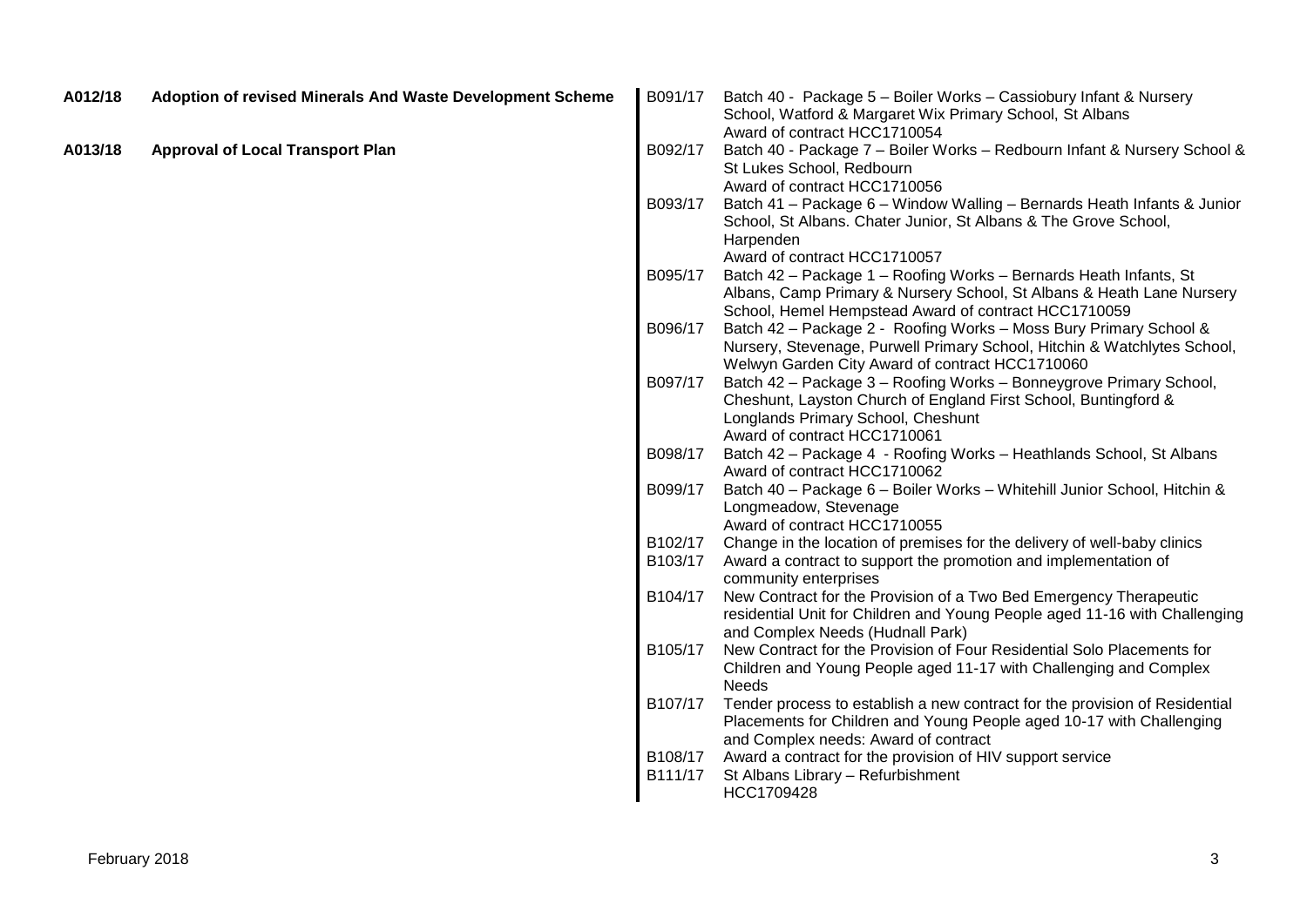| B113/17 | The Provision of a Children & Young People's Mental Health (CYP MH)<br>Early Intervention Service: Award of contract                       |
|---------|--------------------------------------------------------------------------------------------------------------------------------------------|
| B114/17 | The Provision of Grounds Maintenance Framework                                                                                             |
| B115/17 | The Supply of Office Furniture                                                                                                             |
| B122/17 | The extension and expansion of the Citizens Advice Bureau contract to                                                                      |
|         | support individuals and organisations in preparing for Universal Credit roll                                                               |
|         | out                                                                                                                                        |
| B002/18 | Batch 40 Package 8 - Mechanical & Electrical Works, Commonswood                                                                            |
|         | School & Sheredes Primary School & Nursery HCC1710170                                                                                      |
| B003/18 | Contract for Provision of Personal Protective Equipment for Fire and                                                                       |
|         | Rescue National Collaborative Project, (Kent Fire and Rescue Service                                                                       |
|         | Framework)                                                                                                                                 |
| B004/18 | Farnham House and Robertson House Stevenage - Consider the surrender                                                                       |
|         | of the headlease                                                                                                                           |
| B005/18 | Whether to go to public consultation on the future Childrens Equipment offer                                                               |
| B007/18 | Procurement and award of contract to extend superfast fibre broadband to                                                                   |
|         | the last the of rural business areas in Hertfordshire in line with DEFRA                                                                   |
|         | funding provision                                                                                                                          |
| B009/18 | Provision of an abstinence focussed drug and alcohol recovery programme                                                                    |
|         | - Award of contract                                                                                                                        |
| B010/18 | Provision of adult weight management services - Award of contract                                                                          |
| B011/18 | Tender process for Homecare provision for Children and Young People -                                                                      |
|         | Domiciliary, Personal and Community Enabling Care.                                                                                         |
| B012/18 | Adult Care Services - Approval of Mandatory Disabled Facilities Grant                                                                      |
|         | Policy                                                                                                                                     |
| B013/18 | Single Tender Action - For Special Educational Needs & Disability                                                                          |
|         | (SEND) Local Offer Helpline - Award of contract                                                                                            |
| B014/18 | Re-procurement and award of contract to undertake routine vegetation<br>management on the Rights of Way network in Hertfordshire from 2018 |
|         | to 2022.                                                                                                                                   |
| B015/18 | Extension of contract between Hertfordshire County Council and                                                                             |
|         | <b>Herts for Learning</b>                                                                                                                  |
| B016/18 | West Herts College - Building Cleaning: Extension to existing                                                                              |
|         | contract.                                                                                                                                  |
| B017/18 | Redbourn and Wheathampstead Extension / refurbishments to                                                                                  |
|         | existing fire stations / relocation of local libraries with shared                                                                         |
|         | community facilities: Award of contract                                                                                                    |
|         | HCC1810351                                                                                                                                 |
| B018/18 | The Supply of Exercise Books in collaboration with Hampshire County                                                                        |
|         | Council                                                                                                                                    |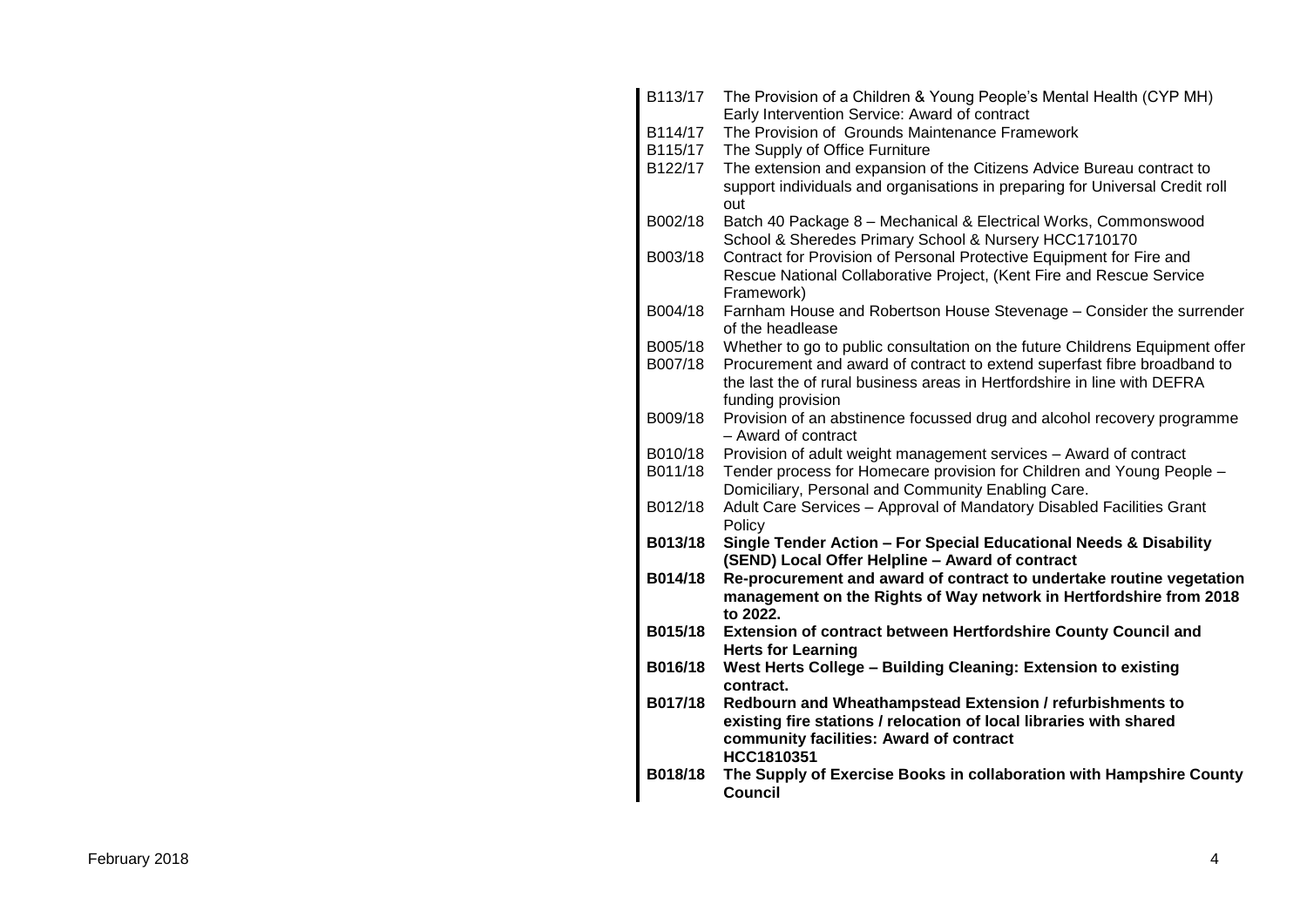| Ref. No. | <b>Matter for Decision</b>                                                                     | <b>Date</b><br>decision to<br>be made                    | <b>Cabinet Panels to be</b><br>consulted                          | <b>Officer contact for</b><br>this matter                        | Documents to be<br>considered****                          | <b>Exempt from the</b><br><b>Council's Call-In</b><br><b>Procedures</b><br>Yes / No |
|----------|------------------------------------------------------------------------------------------------|----------------------------------------------------------|-------------------------------------------------------------------|------------------------------------------------------------------|------------------------------------------------------------|-------------------------------------------------------------------------------------|
| A056/17  | To consider the future of<br><b>Hertfordshire Music Service</b>                                | 19/02/2018                                               | Education Libraries &<br>Localism Cabinet Panel                   | Simon Newland<br>01992 555719<br>James Dickenson<br>01438 843079 | Report of the Director of<br><b>Children's Services</b>    | No                                                                                  |
| A091/17  | Determination of Hertfordshire<br><b>County Council Admission</b><br>Arrangements for 2019/20  | 19/02/2018                                               | <b>Education Libraries &amp;</b><br><b>Localism Cabinet Panel</b> | Jayne Abery<br>01992 588785                                      | Report of the Director of<br><b>Childrens Services</b>     | <b>No</b>                                                                           |
| A064/17  | Public Engagement and<br>Consultation on the Integrated<br>Plan Proposals 2018/19 -<br>2021/22 | Cabinet<br>19/02/2018<br>County<br>Council<br>20/02/2018 | All Cabinet Panels<br>Overview & Scrutiny<br>Committee            | Alex James<br>01992 588259                                       | Report of the Chief Executive<br>& Director of Environment | Yes                                                                                 |
| A065/17  | Integrated Plan 2018/2019 -<br>2021/22                                                         | Cabinet<br>19/02/2018<br>County<br>Council<br>20/02/2018 | <b>All Cabinet Panels</b><br>Overview & Scrutiny<br>Committee     | Lindsay McLeod<br>01992 556431                                   | Report of the Director of<br><b>Resources</b>              | Yes                                                                                 |

**PART A: DECISIONS BY CABINET** Note: New items and amendments are shown in **bold.**

1

The address from which, subject to any prohibition or restriction on their disclosure, copies of, or extracts from, any document listed is available is County Hall, Pegs Lane, Hertford, SG13 8DE. Other documents relevant to these matters may be submitted to the decision maker. To request details of such documents (if any) as they become available contact Elaine Shell, Democratic Services Manager by email [\(elaine.shell@hertfordshire.gov.uk\)](mailto:elaine.shell@hertfordshire.gov.uk) or phone (01992 555565). \*\*\* No Forward Plan Ref Additional Item for Cabinet: Not a key decision

<sup>&</sup>lt;sup>††</sup> Documents to be considered by the Cabinet are published in the Council's website at<https://cmis.hertsdirect.org/hertfordshire/Calendarofcouncilmeetings.aspx>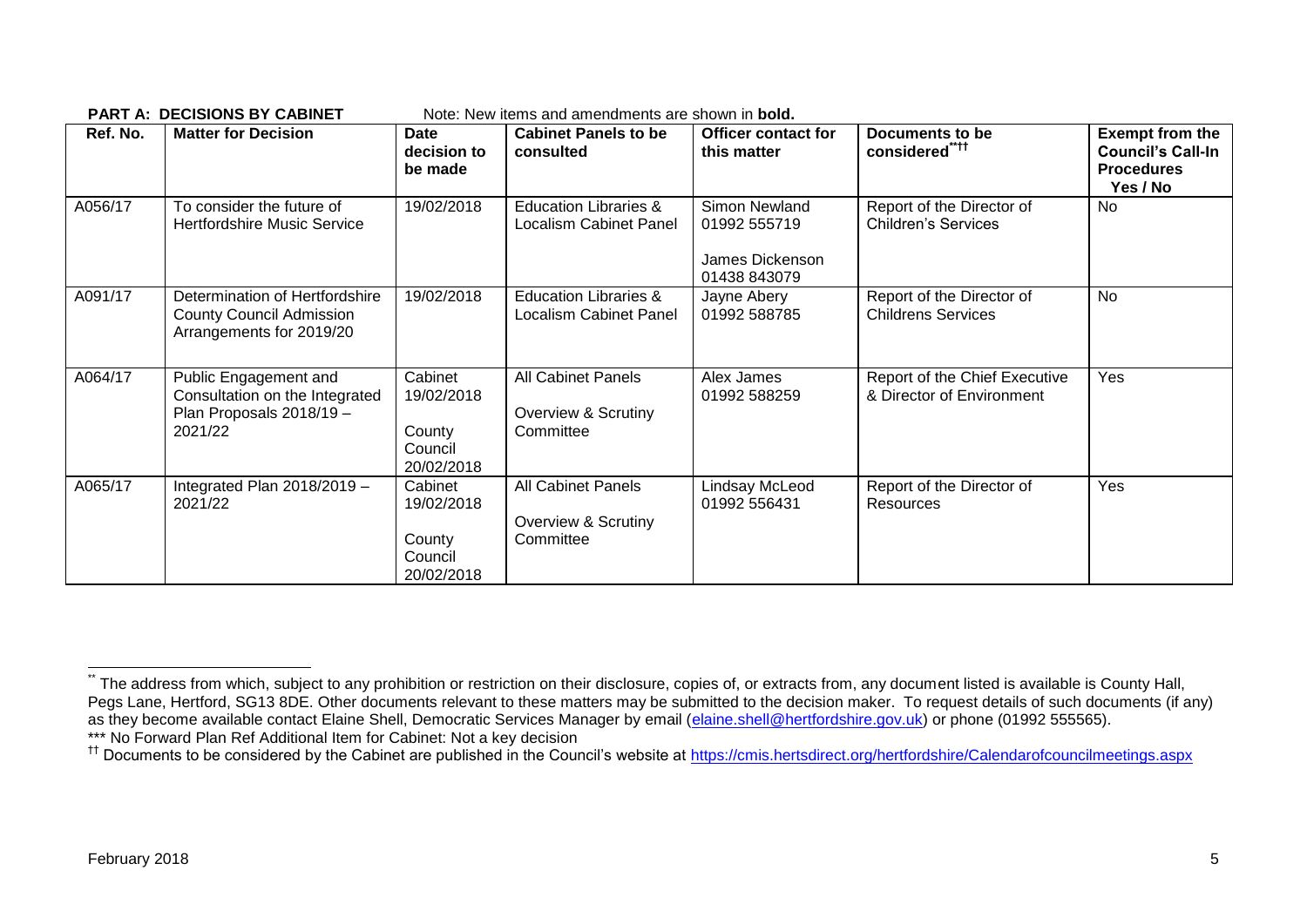| A067/17 | Overview & Scrutiny<br>Committee Report on the<br>Integrated Plan Proposals<br>$2018/19 - 2021/22$                                                                                                                                                                                                       | Cabinet<br>19/02/2018<br>County<br>Council<br>20/02/2018 | Resources, Property &<br>the Economy Cabinet<br>Panel                                                | Natalie Rotherham /<br>Michelle Diprose<br>01992 550782 | Report of the Overview and<br><b>Scrutiny Committee</b>                                                                                                                                                                                               | Yes       |
|---------|----------------------------------------------------------------------------------------------------------------------------------------------------------------------------------------------------------------------------------------------------------------------------------------------------------|----------------------------------------------------------|------------------------------------------------------------------------------------------------------|---------------------------------------------------------|-------------------------------------------------------------------------------------------------------------------------------------------------------------------------------------------------------------------------------------------------------|-----------|
| A063/17 | <b>Service Cabinet Panels</b><br>Comments on the Integrated<br>Plan Proposals 2018/19 -<br>2021/22                                                                                                                                                                                                       | Cabinet<br>19/02/2018<br>County<br>Council<br>20/02/2018 | Resources, Property &<br>the Economy Cabinet<br>Panel                                                | Deborah Jeffery<br>01992 555563                         | Report of the Director of<br>Resources                                                                                                                                                                                                                | Yes       |
| A086/17 | To consider the outcome of a<br>consultation for a new bridge<br>and link road at Essex Road<br>Hoddesdon and to seek<br>approvals to proceed with<br>statutory processes and land<br>acquisition                                                                                                        | 19/02/2018                                               | <b>Highways Cabinet Panel</b>                                                                        | Dave Burt<br>01992 658177                               | Report of the Chief Executive<br>& Director of Environment                                                                                                                                                                                            | <b>No</b> |
| A087/17 | Invest to Transform proposals<br>- Implementation capacity to<br>support Four-Year Integrated<br>Plan proposals for Adult Care<br><b>Services</b>                                                                                                                                                        | 19/02/2018                                               | Adult Care & Health<br><b>Cabinet Panel</b><br>Resources, Property &<br>The Economy Cabinet<br>Panel | Helen Maneuf<br>01992 556350                            | Joint report of the Director of<br>Adult Care Services and the<br><b>Director of Resources</b>                                                                                                                                                        | <b>No</b> |
| A002/18 | <b>Adult Community Health</b><br>Services - Integrated Care<br>proposals                                                                                                                                                                                                                                 | 19/02/2018                                               | <b>Adult Care &amp; Health</b><br><b>Cabinet Panel</b>                                               | <b>Ed Knowles</b><br>07812 324788                       | Report of the Director of Adult<br><b>Care Services</b>                                                                                                                                                                                               | <b>No</b> |
| A003/18 | <b>Supporting Young People</b><br>In Hertfordshire: Developing a<br>New Approach                                                                                                                                                                                                                         | 19/02/2018                                               | <b>Children's Services</b><br><b>Cabinet Panel</b>                                                   | Andy Manson 01992<br>555014                             | Report of the Director of<br><b>Children's Services</b>                                                                                                                                                                                               | <b>No</b> |
| A004/18 | <b>Additional School Places</b><br>Information about the next<br>primary expansion<br>programme; approvals to the<br>next secondary expansion<br>programme (in St. Albans;<br>Stevenage and for Hatfield);<br>additional accommodation<br>schemes; S106 funds; and for<br>projects in Bishops Stortford. | 19/02/2018                                               | <b>Education Libraries &amp;</b><br><b>Localism Cabinet Panel</b>                                    | Pauline Davis<br>01992 555865                           | Report of the Director of<br><b>Children's Services</b><br>Part I and Part II - The Part II<br>report will contain information<br>relating to the financial or<br>business affairs of any<br>particular person including the<br><b>County Council</b> | No        |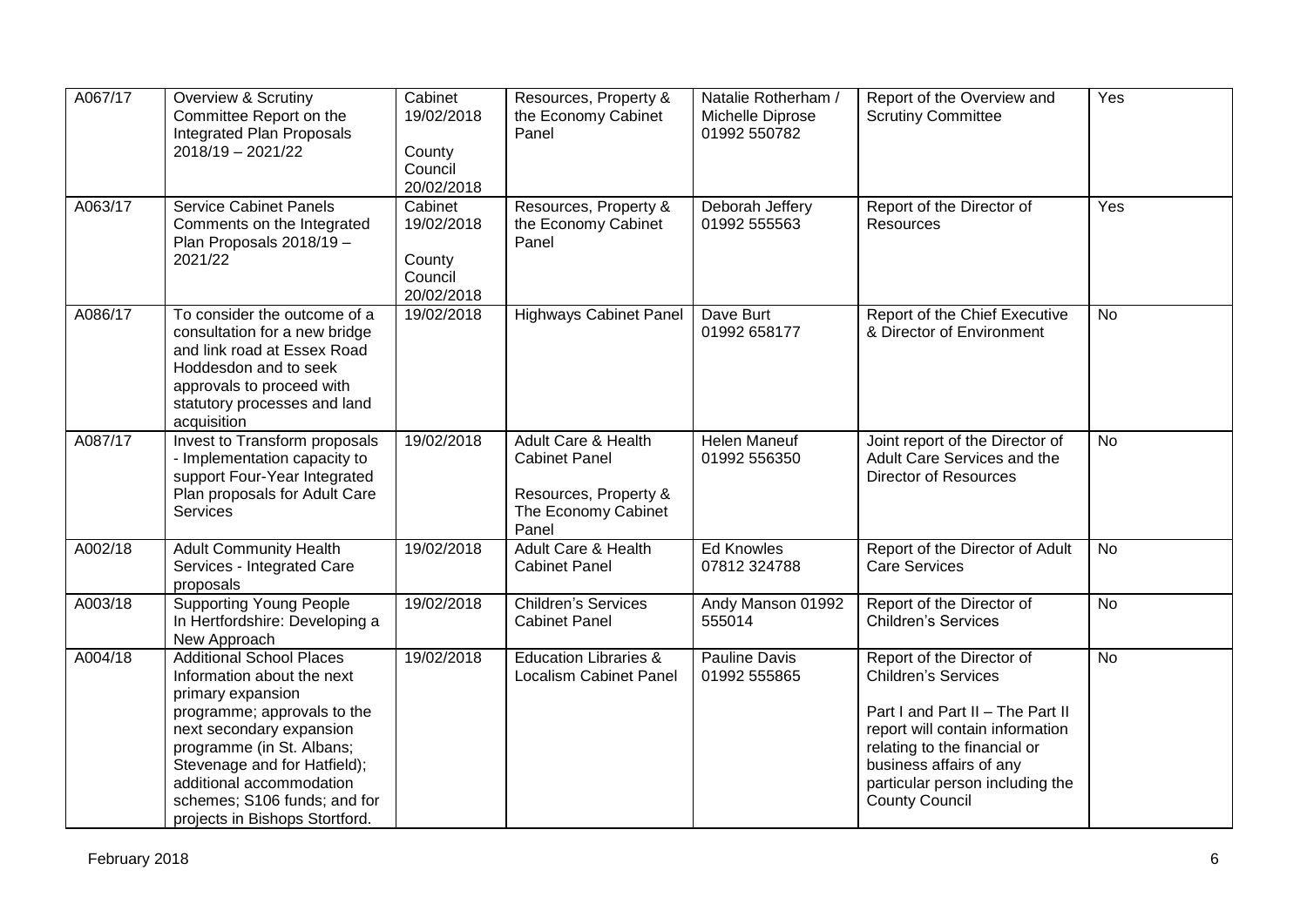| A005/18 | To consider representations as<br>landowner to the call for sites<br>consultation issued by the City<br>and District of St Albans | 19/02/2018 | Resources, Property &<br>the Economy Cabinet<br>Panel | Andrea Gilmour<br>01992 556477         | Report of the Director of<br>Resources                                                                                                                                                                                                      | <b>No</b> |
|---------|-----------------------------------------------------------------------------------------------------------------------------------|------------|-------------------------------------------------------|----------------------------------------|---------------------------------------------------------------------------------------------------------------------------------------------------------------------------------------------------------------------------------------------|-----------|
| A007/18 | Wheatsheaf Farm, High<br>Canons, Borehamwood - to<br>consider the future of                                                       | 19/02/2018 | Resources, Property &<br>the Economy Cabinet<br>Panel | <b>Sharon Roskilly</b><br>01992 555988 | Report of the Director of<br><b>Resources</b><br>Part I and Part II - The Part II<br>report will contain information<br>relating to the financial or<br>business affairs of any<br>particular person including the<br><b>County Council</b> | <b>No</b> |
| A008/18 | Foxgrove Path, South Oxhey -<br>to consider the future of                                                                         | 19/02/2018 | Resources, Property &<br>the Economy Cabinet<br>Panel | <b>Sharon Roskilly</b><br>01992 555988 | Report of the Director of<br><b>Resources</b><br>Part I and Part II - The Part II<br>report will contain information<br>relating to the financial or<br>business affairs of any<br>particular person including the<br><b>County Council</b> | <b>No</b> |
| A009/18 | Rural Estate Land at Baldock -<br>Consider the future of                                                                          | 19/02/2018 | Resources, Property &<br>the Economy Cabinet<br>Panel | Mike Evans<br>01992 555634             | Report of the Director of<br>Resources                                                                                                                                                                                                      | No        |
| A082/17 | <b>Hertfordshire Adoption Service</b><br>providing services for Luton<br><b>Borough Council</b>                                   | 19/03/2018 | <b>Children's Services</b><br><b>Cabinet Panel</b>    | Sue Lowndes<br>07833 484306            | Report of the Director of<br><b>Children's Services</b>                                                                                                                                                                                     | No        |
| A019/17 | Draft Approval 15 Year Plan<br>for vision for social care in the<br>County                                                        | 19/03/2018 | Adult Care & Health<br><b>Cabinet Panel</b>           | <b>Helen Maneuf</b><br>01992 556350    | Report of the Director of Adult<br><b>Care Services</b>                                                                                                                                                                                     | <b>No</b> |
| A089/17 | <b>Highways Integrated Works</b><br>Programme & Procurement<br>Routes 2018/2019                                                   | 19/03/2018 | <b>Highways Cabinet Panel</b>                         | <b>Graham Barrow</b><br>01992 658196   | Report of the Chief Executive<br>& Director of Environment                                                                                                                                                                                  | <b>No</b> |
| A090/17 | To consider whether to<br>approve proposed changes to<br>the current Highways Resilient<br>Network.                               | 19/03/2018 | <b>Highways Cabinet Panel</b>                         | <b>Graham Barrow</b><br>01992 658196   | Report of the Chief Executive<br>& Director of Environment                                                                                                                                                                                  | <b>No</b> |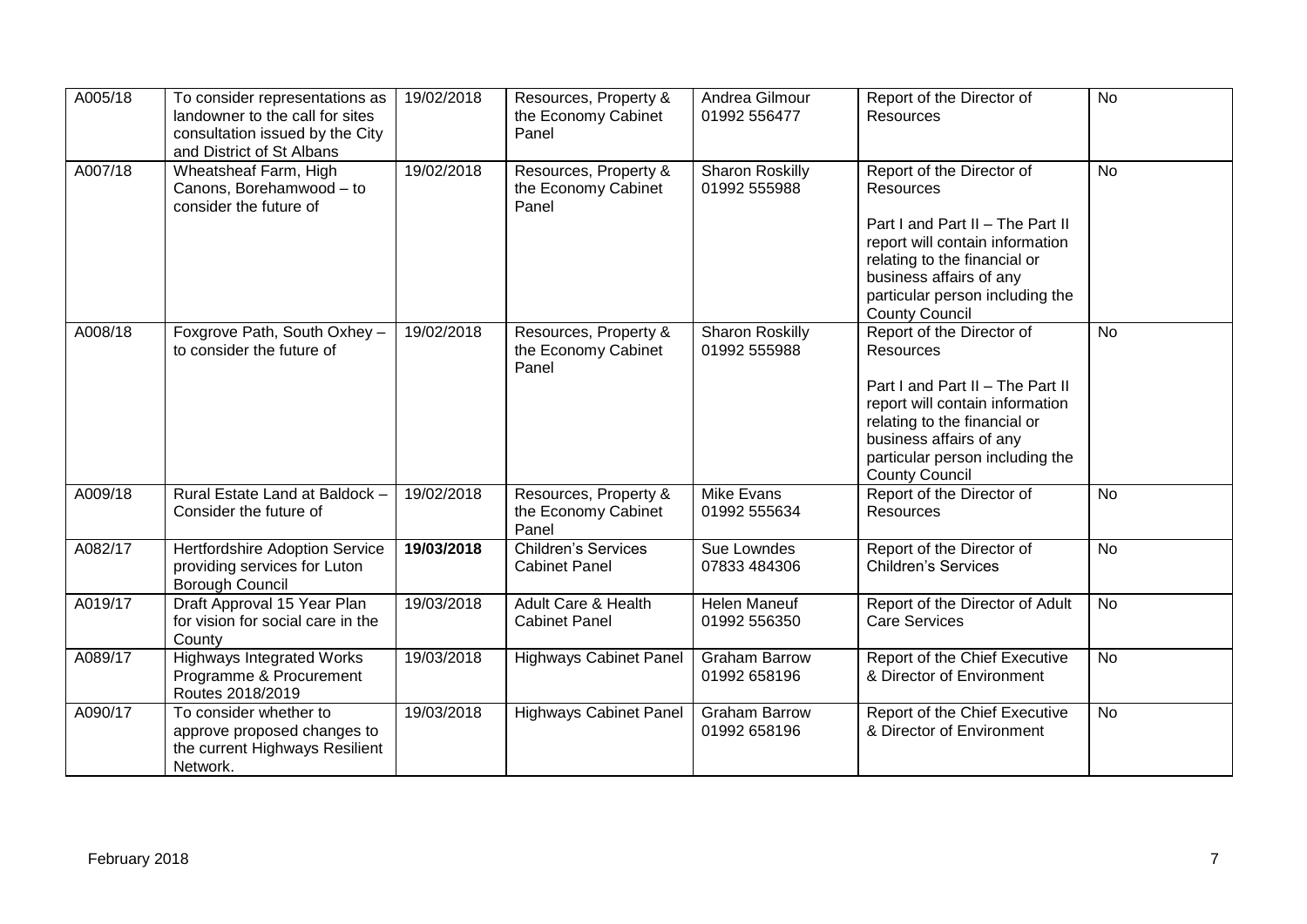| A006/18 | <b>Hertfordshire County Council</b><br>Membership of emerging Sub-<br><b>National Transport Bodies</b>                                                                                         | 19/03/2018                                                             | Environment, Planning<br>& Transport Panel                                       | Jan Hayes-Griffin,<br>01992 555203            | Report of the Chief Executive<br>& Director of Environment                             | <b>No</b>  |
|---------|------------------------------------------------------------------------------------------------------------------------------------------------------------------------------------------------|------------------------------------------------------------------------|----------------------------------------------------------------------------------|-----------------------------------------------|----------------------------------------------------------------------------------------|------------|
| A010/18 | <b>Provision of a sustainable</b><br>household waste recycling<br>service                                                                                                                      | 19/03/2018                                                             | <b>Community Safety &amp;</b><br><b>Waste Management</b><br><b>Cabinet Panel</b> | <b>Matthew King</b><br>01992 556207           | <b>Report of the Chief</b><br><b>Executive &amp; Director of</b><br><b>Environment</b> | <b>No</b>  |
| A069/17 | Proposal to reconfigure<br>existing services to schools to<br>support them to meet the<br>needs of primary aged children<br>with Specific Learning<br>Difficulties (SpLD) by 31<br>August 2018 | 23/04/2018                                                             | <b>Education Libraries &amp;</b><br>Localism Cabinet Panel                       | Simon Newland<br>01992 555738                 | Report of the Director of<br><b>Childrens Services</b>                                 | No         |
| A011/18 | Decision on whether to<br>adopt an alternative delivery<br>model for Hertfordshire<br><b>Libraries</b>                                                                                         | 23/04/2018                                                             | <b>Education Libraries &amp;</b><br><b>Localism Cabinet</b><br><b>Panel</b>      | <b>Taryn Pearson-</b><br>Rose<br>01992 556651 | <b>Report of the Director of</b><br><b>Resources</b>                                   | <b>No</b>  |
| A012/18 | <b>Adoption of revised Minerals</b><br><b>And Waste Development</b><br><b>Scheme</b>                                                                                                           | <b>Cabinet</b><br>14/05/2018<br>County<br><b>Council</b><br>17/07/2018 | <b>Environment, Planning</b><br>& Transport Panel                                | <b>Julie Greaves</b><br>01992 556227          | <b>Report of the Chief</b><br><b>Executive &amp; Director of</b><br><b>Environment</b> | <b>Yes</b> |
| A013/18 | <b>Approval of Local Transport</b><br>Plan                                                                                                                                                     | <b>Cabinet</b><br>14/05/2018<br>County<br><b>Council</b><br>22/05/2018 | <b>Environment, Planning</b><br>& Transport Panel                                | <b>Trevor Mason</b><br>01992 556117           | <b>Report of the Chief</b><br><b>Executive &amp; Director of</b><br><b>Environment</b> | <b>Yes</b> |

# **Membership of Cabinet:**

| <b>Derrick Ashley</b>  | <b>Environment, Planning &amp; Transport</b>   | <b>Richard Roberts</b>    | <b>Public Health, Prevention &amp; Performance</b> |
|------------------------|------------------------------------------------|---------------------------|----------------------------------------------------|
| <b>Terry Douris</b>    | <b>Education, Libraries &amp; Localism</b>     | <b>Ralph Sangster</b>     | <b>Highways</b>                                    |
| <b>David Williams</b>  | <b>Leader of the Council</b>                   | <b>David Williams</b>     | <b>Resources, Property &amp; the Economy</b>       |
| <b>Teresa Heritage</b> | <b>Children's Services</b>                     | <b>Colette Wyatt-Lowe</b> | <b>Adult Care &amp; Health</b>                     |
| <b>Terry Hone</b>      | <b>Community Safety &amp; Waste Management</b> |                           |                                                    |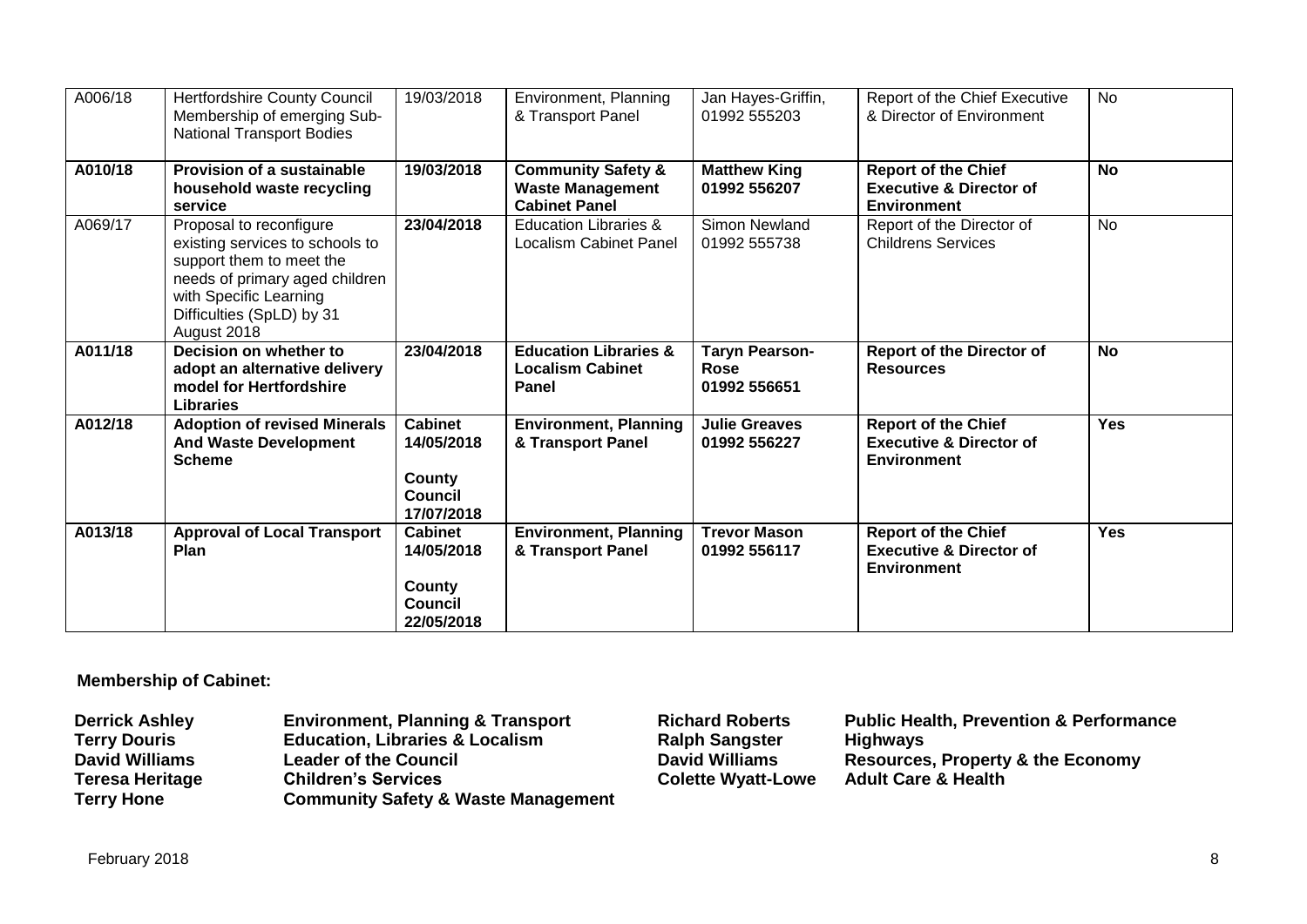**PART B: DECISIONS BY CHIEF OFFICERS Note: New items and amendments are shown in bold.** 

|         | <b>Issue for Decision</b>                                                                                                         | <b>Name and Title of</b><br><b>Decision Maker</b>                                                       | Date, or<br>period<br>within<br>which,<br>decision to<br>be made | <b>Cabinet Panels to be</b><br>consulted | <b>Officer contact for</b><br>this matter | Documents to be<br>considered <sup>##</sup> | <b>Exempt from the</b><br><b>Council's Call-In</b><br><b>Procedures</b><br>Yes / No |
|---------|-----------------------------------------------------------------------------------------------------------------------------------|---------------------------------------------------------------------------------------------------------|------------------------------------------------------------------|------------------------------------------|-------------------------------------------|---------------------------------------------|-------------------------------------------------------------------------------------|
| B059/16 | Re-Provision of<br>Drama and 6th<br>Form<br>Accommodation at<br><b>Barclay School</b><br><b>Award of Contract</b><br>(HCC1609121) | Trevor Mose<br><b>Assistant Director</b><br>Property                                                    | <b>March 2018</b><br>(was<br>February<br>2018)                   |                                          | Jackie Aldridge<br>01992 588138           | See Note 2 below                            | No                                                                                  |
| B001/18 | <b>Traffic Regulation</b><br>Orders - various<br>(see attached<br><b>Schedule</b> Appendix                                        | John Wood<br>Chief Executive &<br>Director of<br>Environment                                            | During the<br>period of this<br>Forward Plan                     |                                          | Rob Smith<br>01992 556118                 | Reports from Lead<br><b>Officers</b>        | <b>No</b>                                                                           |
| B010/17 | <b>Business Water</b><br>Contract: Award of<br>Contract<br>(HCC1709401)                                                           | <b>Trevor Mose</b><br><b>Assistant Director</b><br>Property                                             | <b>April 2018</b><br>was<br>(February<br>2018)                   |                                          | Fiona Clark<br>01992 556008               | See Note 2 below                            | <b>No</b>                                                                           |
| B011/17 | Four new Fire<br>Appliances for Fires<br>& Rescue Services:<br><b>Award of Contract</b>                                           | <b>Steve Tant</b><br>Fire & Rescue<br>Service Assistant<br><b>Chief Fire Officer</b><br>Service Support | February<br>2018 (was<br>January<br>2018)                        |                                          | Mark Barber<br>01992 507580               | See Note 2 below                            | <b>No</b>                                                                           |

1

<sup>‡‡</sup> The address from which, subject to any prohibition or restriction on their disclosure, copies of, or extracts from, any document listed is available is County Hall, Pegs Lane, Hertford, SG13 8DE. Other documents relevant to these matters may be submitted to the decision maker. To request details of such documents (if any) as they become available contact Elaine Shell, Democratic Services Manager by email [\(elaine.shell@hertfordshire.gov.uk\)](mailto:elaine.shell@hertfordshire.gov.uk) or phone (01992 55565).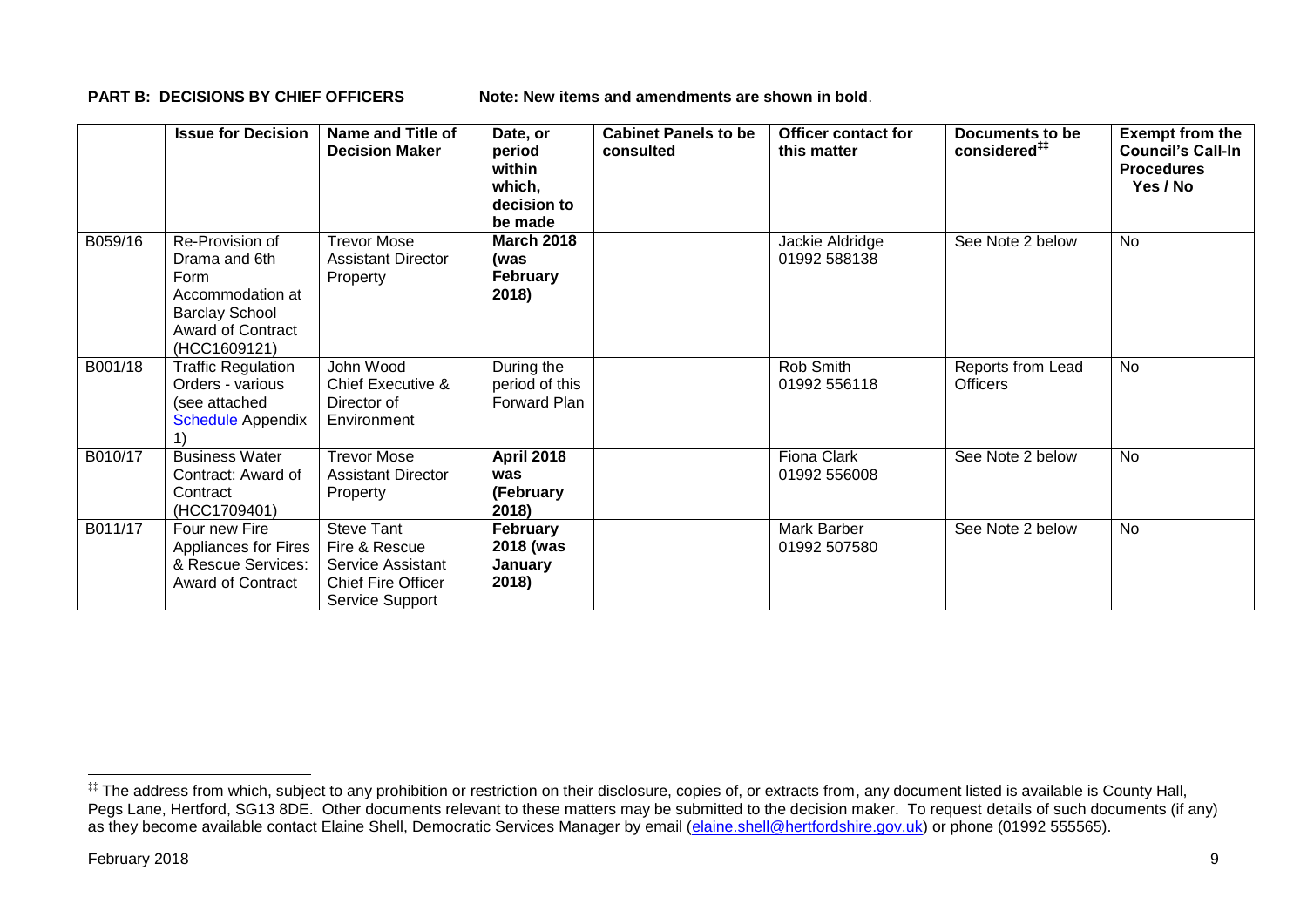| B033/17 | Award Tender for<br><b>Residential Home</b><br>for Children and<br>Young People<br>(C&YP) aged 13-18<br>with Autism,<br><b>Learning Difficulties</b><br>and/or Behaviour<br>that Challenges at<br>Wynchlands<br>Crescent, St Albans | Jenny Coles<br>Director of Children's<br>Services | <b>March 2018</b><br>(was<br>January<br>2018) | Martha Moroney<br>01992 588967 | See Note 2 below        | No |
|---------|-------------------------------------------------------------------------------------------------------------------------------------------------------------------------------------------------------------------------------------|---------------------------------------------------|-----------------------------------------------|--------------------------------|-------------------------|----|
| B035/17 | Dynamic<br>Purchasing<br>Systems for the<br>Supply of Copier<br>Paper (in<br>collaboration with<br>Hampshire County<br>Council)                                                                                                     | Glenn Facey<br>Head of Herts Full<br>Stop         | February<br>2018 (was<br>January<br>2018)     | James Conway<br>01707 292376   | See Note 2 & 3<br>below | No |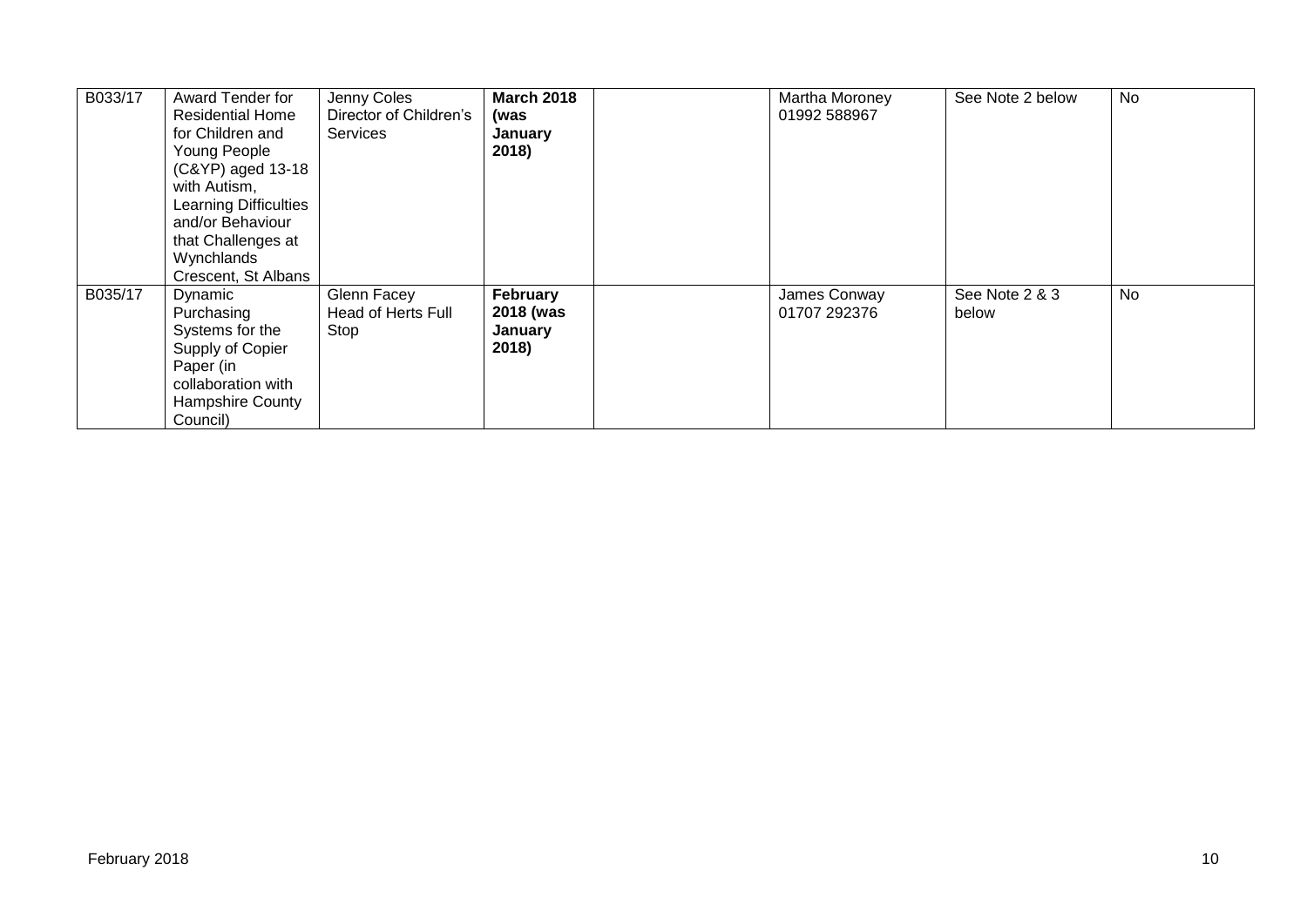| B056/17       | Change in age           | Jim McManus            | February  | <b>Brian Gale</b> |                | $\overline{N}$ |
|---------------|-------------------------|------------------------|-----------|-------------------|----------------|----------------|
|               | range of people to      | Director of Public     | 2018 (was | 01438 843537      |                |                |
|               | receive free            | Health                 | September |                   |                |                |
|               | emergency               |                        | 2017)     |                   |                |                |
|               | hormonal                |                        |           |                   |                |                |
|               | contraception           |                        |           |                   |                |                |
| B058/17       |                         | Jim McManus            | February  | <b>Brian Gale</b> |                | <b>No</b>      |
|               | Change in the           |                        |           |                   |                |                |
|               | location of             | Director of Public     | 2018 (was | 01438 843537      |                |                |
|               | premises for the        | Health                 | January   |                   |                |                |
|               | delivery of sexual      |                        | 2018)     |                   |                |                |
|               | health services         |                        |           |                   |                |                |
| B060/17       | To re commission        | Jenny Coles            | February  | Lynn Knowles      | See Note 2 & 3 | $\overline{N}$ |
|               | the Regional            | Director of Children's | 2018 (was | 07740 918847      | below          |                |
|               | Partnership             | Services               | January   |                   |                |                |
|               | Contract for the        |                        | 2018)     |                   |                |                |
|               | Provision of            |                        |           |                   |                |                |
|               | Residential and         |                        |           |                   |                |                |
|               | Educational             |                        |           |                   |                |                |
|               | Services for            |                        |           |                   |                |                |
|               |                         |                        |           |                   |                |                |
|               | Children and Young      |                        |           |                   |                |                |
|               | People with             |                        |           |                   |                |                |
|               | Complex Needs via       |                        |           |                   |                |                |
|               | competitive tender      |                        |           |                   |                |                |
|               |                         |                        |           |                   |                |                |
|               | Regional Partners -     |                        |           |                   |                |                |
|               | <b>Bracknell Forest</b> |                        |           |                   |                |                |
|               | Borough Council,        |                        |           |                   |                |                |
|               | Buckinghamshire         |                        |           |                   |                |                |
|               | County Council,         |                        |           |                   |                |                |
|               | Milton Keynes           |                        |           |                   |                |                |
|               | Council,                |                        |           |                   |                |                |
|               | Oxfordshire County      |                        |           |                   |                |                |
|               | Council, Reading        |                        |           |                   |                |                |
|               | Borough Council         |                        |           |                   |                |                |
|               | Slough Borough          |                        |           |                   |                |                |
|               | Council                 |                        |           |                   |                |                |
|               |                         |                        |           |                   |                |                |
|               |                         |                        |           |                   |                |                |
|               |                         |                        |           |                   |                |                |
|               |                         |                        |           |                   |                |                |
|               |                         |                        |           |                   |                |                |
|               |                         |                        |           |                   |                |                |
|               |                         |                        |           |                   |                |                |
| February 2018 |                         |                        |           |                   |                | 11             |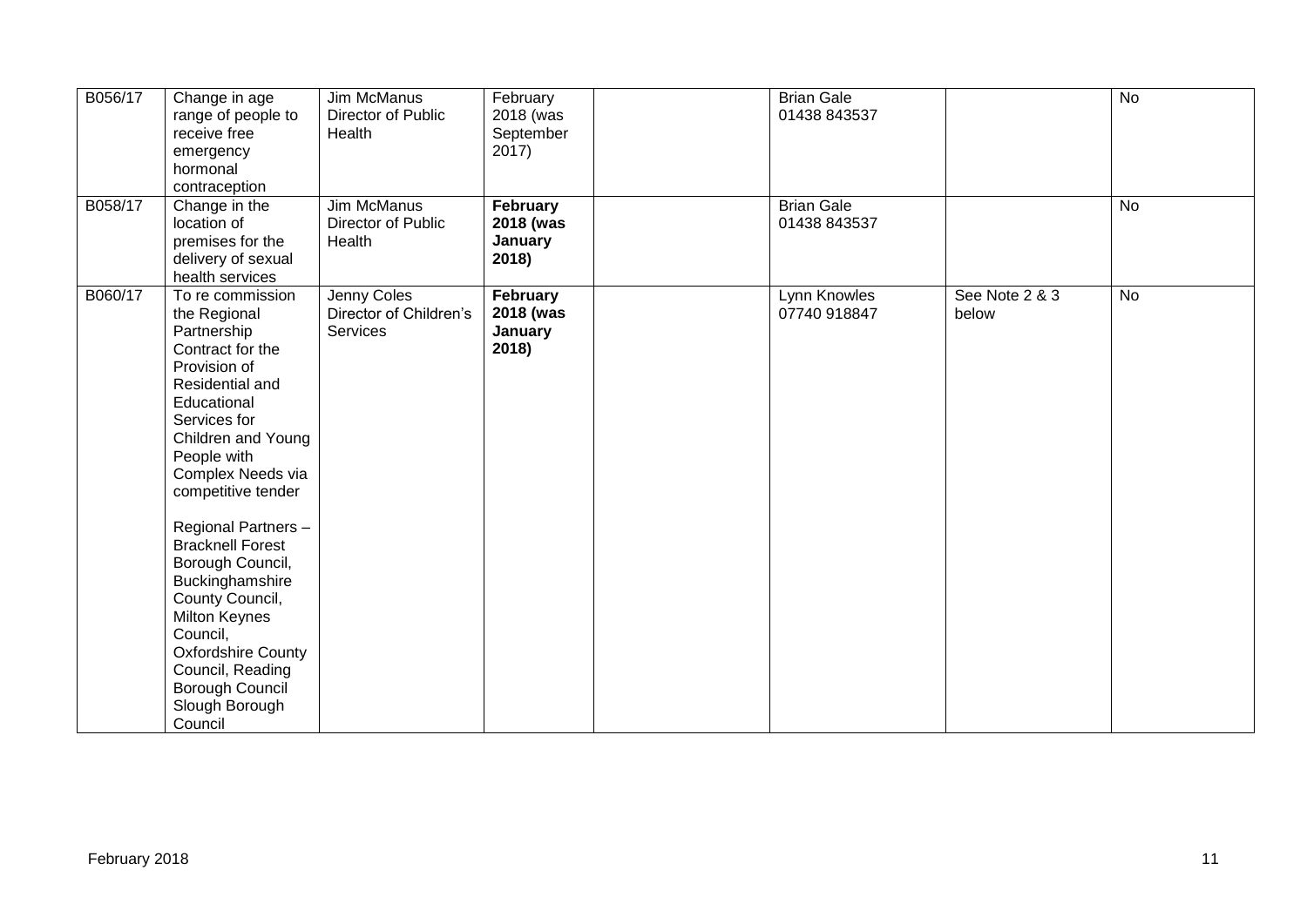| B066/17 | Batch 41 - Priors<br>Wood Ware,<br>Andrews Lane,<br>Cheshunt, Collett<br>School Hemel, Oak<br>View Primary &<br>Nursery Hatfield &<br>Mickelm Window<br>Works<br><b>Award of Contract</b><br>HCC1709883 | <b>Trevor Mose</b><br><b>Assistant Director -</b><br>Property                       | <b>March 2018</b><br>was<br>(February<br>2018) | Jackie Aldridge<br>01992 588138       | See Note 2 below | <b>No</b> |
|---------|---------------------------------------------------------------------------------------------------------------------------------------------------------------------------------------------------------|-------------------------------------------------------------------------------------|------------------------------------------------|---------------------------------------|------------------|-----------|
| B071/17 | Undertake a<br>competitive<br>Reprocurement for<br>the provision of an<br>all-age drug and<br>alcohol treatment<br>service                                                                              | Jim McManus,<br>Director of Public<br>Health                                        | February<br>2018 (was<br>January<br>2018)      | <b>Brian Gale</b><br>01438 843537     | See Note 2 below | <b>No</b> |
| B072/17 | Hertfordshire<br>Sunflower<br>Domestic Abuse<br>Hub & Champions<br>Pathway - Award of<br>contract                                                                                                       | Jenny Coles<br>Director of Children's<br>Services                                   | February<br>2018 (was<br>January<br>2018)      | <b>Helen Gledhill</b><br>07812 322978 |                  |           |
| B073/17 | Demolition &<br>rebuild of The<br>Hemel School-<br>Sports Hall<br>HCC1709908                                                                                                                            | <b>Trevor Mose</b><br><b>Assistant Director</b><br>Property                         | <b>March 2018</b><br>(was<br>February<br>2018) | Jackie Aldridge<br>01992 588138       | See Note 2 below | <b>No</b> |
| B074/17 | Tender of 19-21<br>Wilbury Road - for<br>Residential<br>Learning Disability<br>Service                                                                                                                  | <b>Frances Heathcote</b><br><b>Assistant Director</b><br><b>Adult Care Services</b> | <b>March 2018</b><br>(was<br>January<br>2018)  | <b>Annette Miles</b><br>01438 843153  | See Note 2 below | <b>No</b> |
| B078/17 | PEP7 - Expansion<br>at Millfield First and<br>Nursery School,<br>Buntingford<br>HCC1709929                                                                                                              | <b>Trevor Mose</b><br><b>Assistant Director</b><br>Property                         | <b>March 2018</b><br>(was<br>January<br>2018)  | Jackie Aldridge<br>01992 588138       | See note 2 below | No        |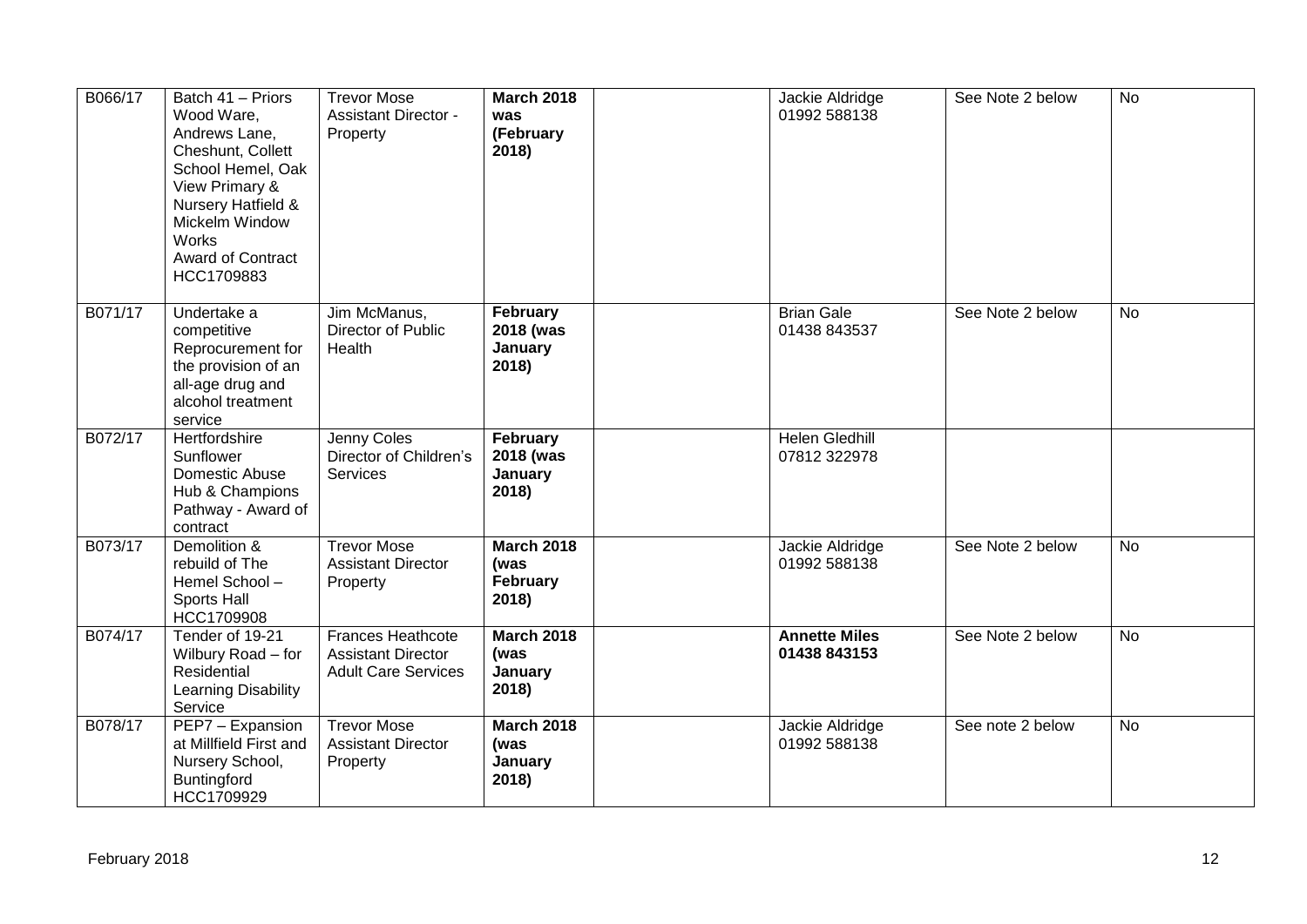| B080/17 | PEP7 - Expansion<br>at St Catherine's<br>VC Church of<br><b>England Primary</b><br>School, Hoddesdon<br>HCC1709930                                                                             | <b>Trevor Mose</b><br><b>Assistant Director</b><br>Property                                         | <b>March 2018</b><br>(was<br>February<br>2018) | Jackie Aldridge<br>01992 588138      | See note 2 below     | No        |
|---------|------------------------------------------------------------------------------------------------------------------------------------------------------------------------------------------------|-----------------------------------------------------------------------------------------------------|------------------------------------------------|--------------------------------------|----------------------|-----------|
| B081/17 | Provision and<br>Support of a waste<br>management data<br>system                                                                                                                               | <b>Simon Aries</b><br><b>Assistant Director</b><br>Transport waste &<br>environmental<br>Management | February<br>2018 (was<br>January<br>2018)      | <b>Matthew King</b><br>01992 556207  | See note 2 below     | <b>No</b> |
| B082/17 | Joint evaluation<br>process of bids for<br><b>Adult Care Services</b><br>and Childrens<br>Services Advocacy<br>services: Award of<br>Contract                                                  | <b>Frances Heathcote</b><br>Assistant Director,<br>Commissioning                                    | February<br>2018 (was<br>January<br>2018)      | Shanie Hutton<br>01442 454472        | See note 2 below     | No        |
| B083/17 | Dynamic<br><b>Purchasing System</b><br>for the supply of<br>Independent Living<br>Products (in<br>collaboration with<br>Hampshire County<br>Council and<br>Southend-on-Sea<br>Borough Council) | Glenn Facey<br>Head of Herts Full<br>Stop                                                           | April 2018<br>(was<br>February<br>2018)        | <b>Chris Mulhall</b><br>01707 281571 | See note 2 & 3 below | <b>No</b> |
| B084/17 | Award of contract<br>for the Public<br><b>Health Nursing</b><br>element of the<br><b>Family Centre</b><br>Service                                                                              | Jim McManus,<br>Director of Public<br>Health                                                        | February<br>2018                               | <b>Brian Gale</b><br>01438 843537    | See note 2 below     | <b>No</b> |
| B085/17 | Award of contract<br>for the Family<br>Support element of<br>the Family Centre<br>Service                                                                                                      | Jenny Coles<br>Director of Children's<br>Services                                                   | February<br>2018                               | <b>Brian Gale</b><br>01438 843537    | See note 2 below     | <b>No</b> |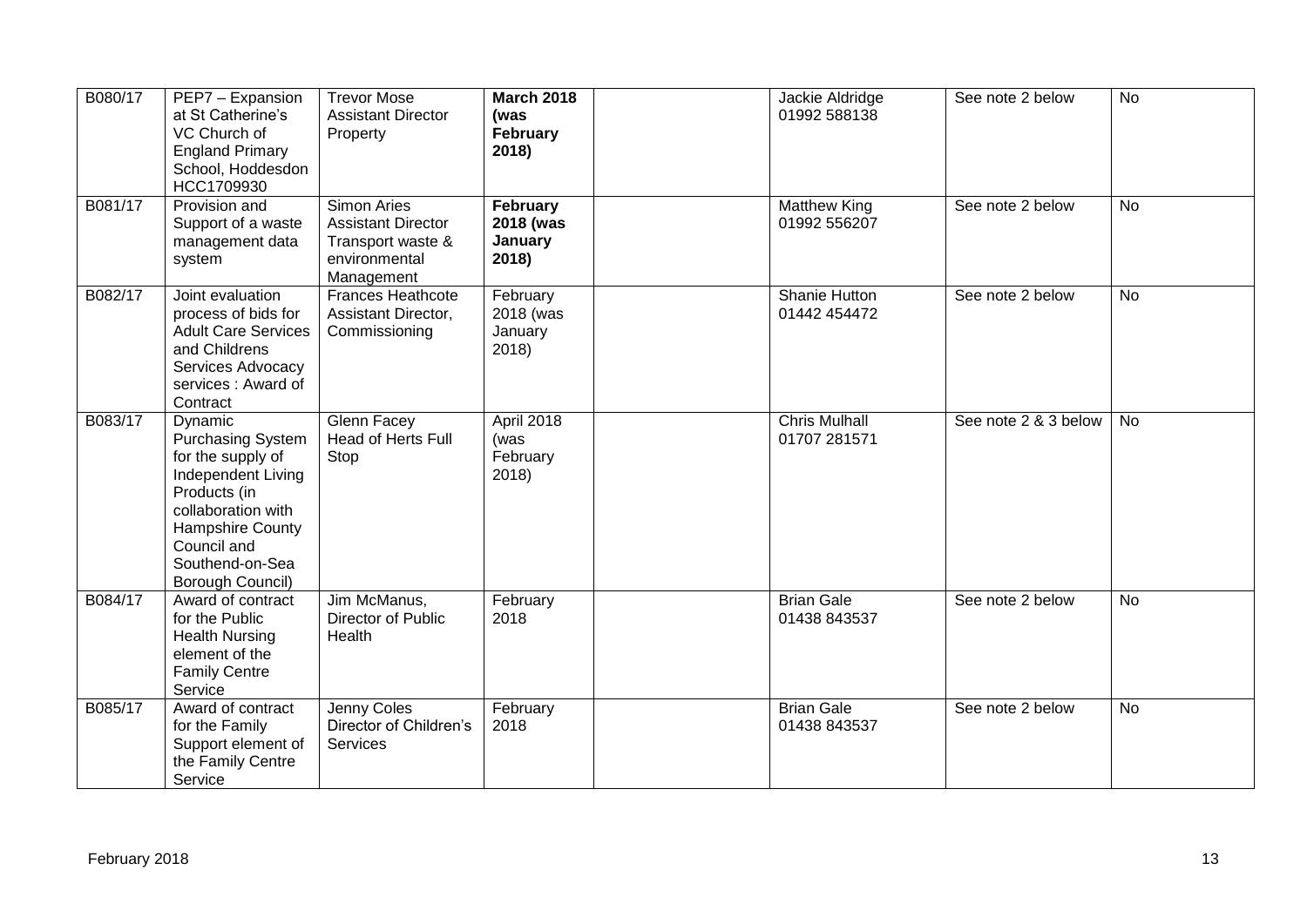| B089/17 | Batch $40 -$<br>Package 1 - Boiler<br>Works - Parkgate<br>School, Watford<br>Award of contract<br>HCC1710052                                                                                                                                     | <b>Trevor Mose</b><br><b>Assistant Director</b><br>Property | <b>March 2018</b><br>(was<br>February<br>2018) | Jackie Aldridge<br>01992 588138 | See Note 2 below |  |
|---------|--------------------------------------------------------------------------------------------------------------------------------------------------------------------------------------------------------------------------------------------------|-------------------------------------------------------------|------------------------------------------------|---------------------------------|------------------|--|
| B090/17 | Batch 40 -<br>Package 3 - Boiler<br>Works - St<br>Andrews C of E<br>(VC) Primary<br>School, Stanstead<br>Abbotts, Priors<br><b>Wood Primary</b><br>School, Ware &<br><b>Studlands Rise</b><br>School, Royston<br>Award of Contract<br>HCC1710053 | <b>Trevor Mose</b><br><b>Assistant Director</b><br>Property | <b>March 2018</b><br>(was<br>February<br>2018) | Jackie Aldridge<br>01992 588138 | See Note 2 below |  |
| B091/17 | Batch 40 -<br>Package 5 - Boiler<br>Works $-$<br>Cassiobury Infant &<br>Nursery School,<br>Watford & Margaret<br>Wix Primary<br>School, St Albans<br>Award of contract<br>HCC1710054                                                             | <b>Trevor Mose</b><br><b>Assistant Director</b><br>Property | <b>March 2018</b><br>(was<br>February<br>2018) | Jackie Aldridge<br>01992 588138 | See Note 2 below |  |
| B092/17 | Batch 40 - Package<br>7 - Boiler Works -<br>Redbourn Infant &<br>Nursery School &<br>St Lukes School,<br>Redbourn<br>Award of contract<br>HCC1710056                                                                                             | <b>Trevor Mose</b><br><b>Assistant Director</b><br>Property | <b>March 2018</b><br>(was<br>February<br>2018) | Jackie Aldridge<br>01992 588138 | See Note 2 below |  |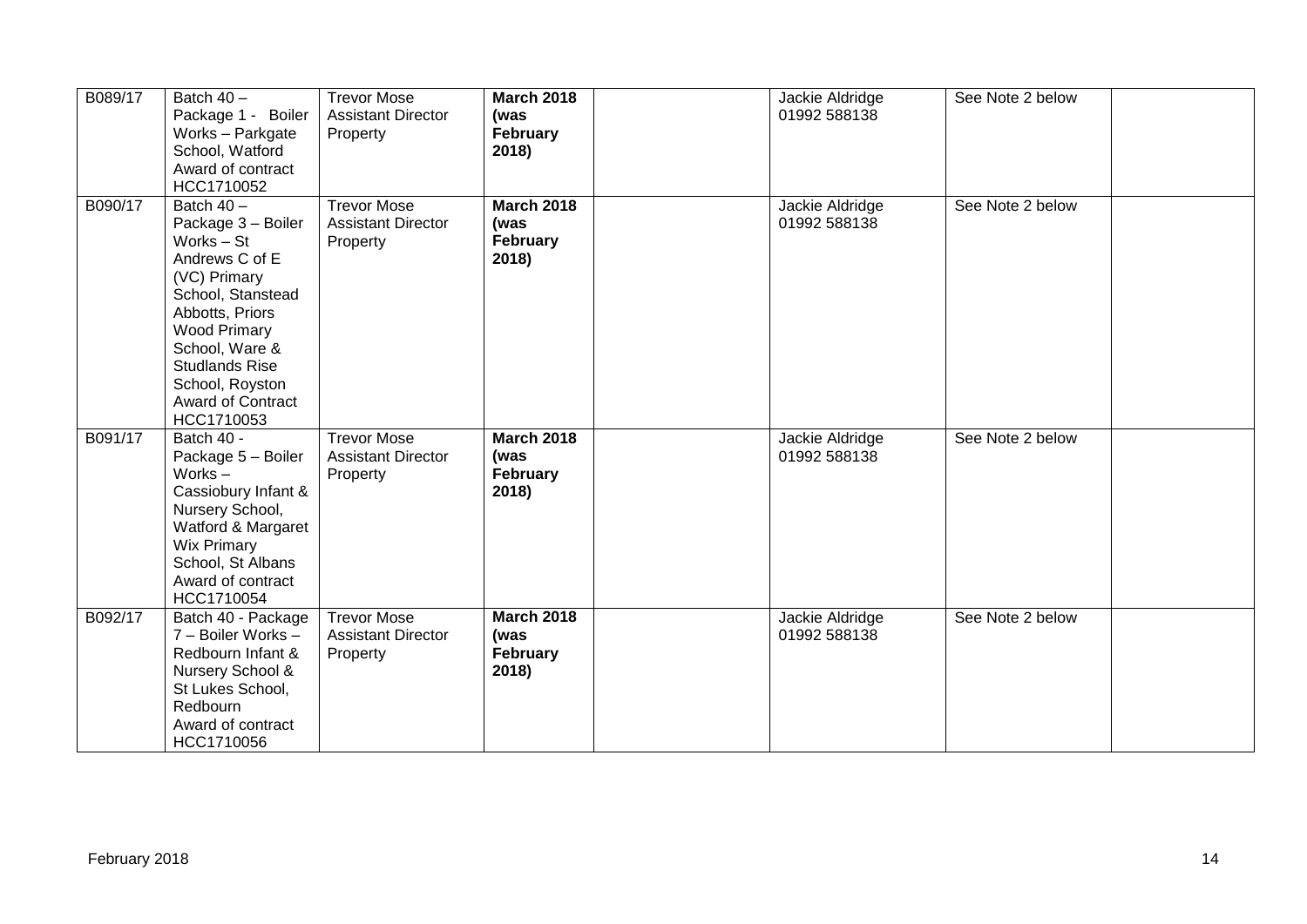| B093/17 | Batch $41 -$<br>Package $6-$<br>Window Walling -<br>Bernards Heath<br>Infants & Junior<br>School, St Albans.<br>Chater Junior, St<br>Albans & The<br>Grove School,<br>Harpenden<br>Award of contract<br>HCC1710057                       | <b>Trevor Mose</b><br><b>Assistant Director</b><br>Property | <b>March 2018</b><br>(was<br>February<br>2018) | Jackie Aldridge<br>01992 588138 | See Note 2 below |  |
|---------|------------------------------------------------------------------------------------------------------------------------------------------------------------------------------------------------------------------------------------------|-------------------------------------------------------------|------------------------------------------------|---------------------------------|------------------|--|
| B095/17 | Batch $42 -$<br>Package 1-<br>Roofing Works -<br><b>Bernards Heath</b><br>Infants, St Albans,<br>Camp Primary &<br>Nursery School, St<br>Albans & Heath<br>Lane Nursery<br>School, Hemel<br>Hempstead Award<br>of contract<br>HCC1710059 | <b>Trevor Mose</b><br><b>Assistant Director</b><br>Property | <b>March 2018</b><br>(was<br>February<br>2018) | Jackie Aldridge<br>01992 588138 | See Note 2 below |  |
| B096/17 | Batch 42 -<br>Package 2 -<br>Roofing Works -<br><b>Moss Bury Primary</b><br>School & Nursery,<br>Stevenage, Purwell<br>Primary School,<br>Hitchin &<br>Watchlytes School,<br>Welwyn Garden<br>City Award of<br>contract<br>HCC1710060    | <b>Trevor Mose</b><br><b>Assistant Director</b><br>Property | <b>March 2018</b><br>(was<br>February<br>2018) | Jackie Aldridge<br>01992 588138 | See Note 2 below |  |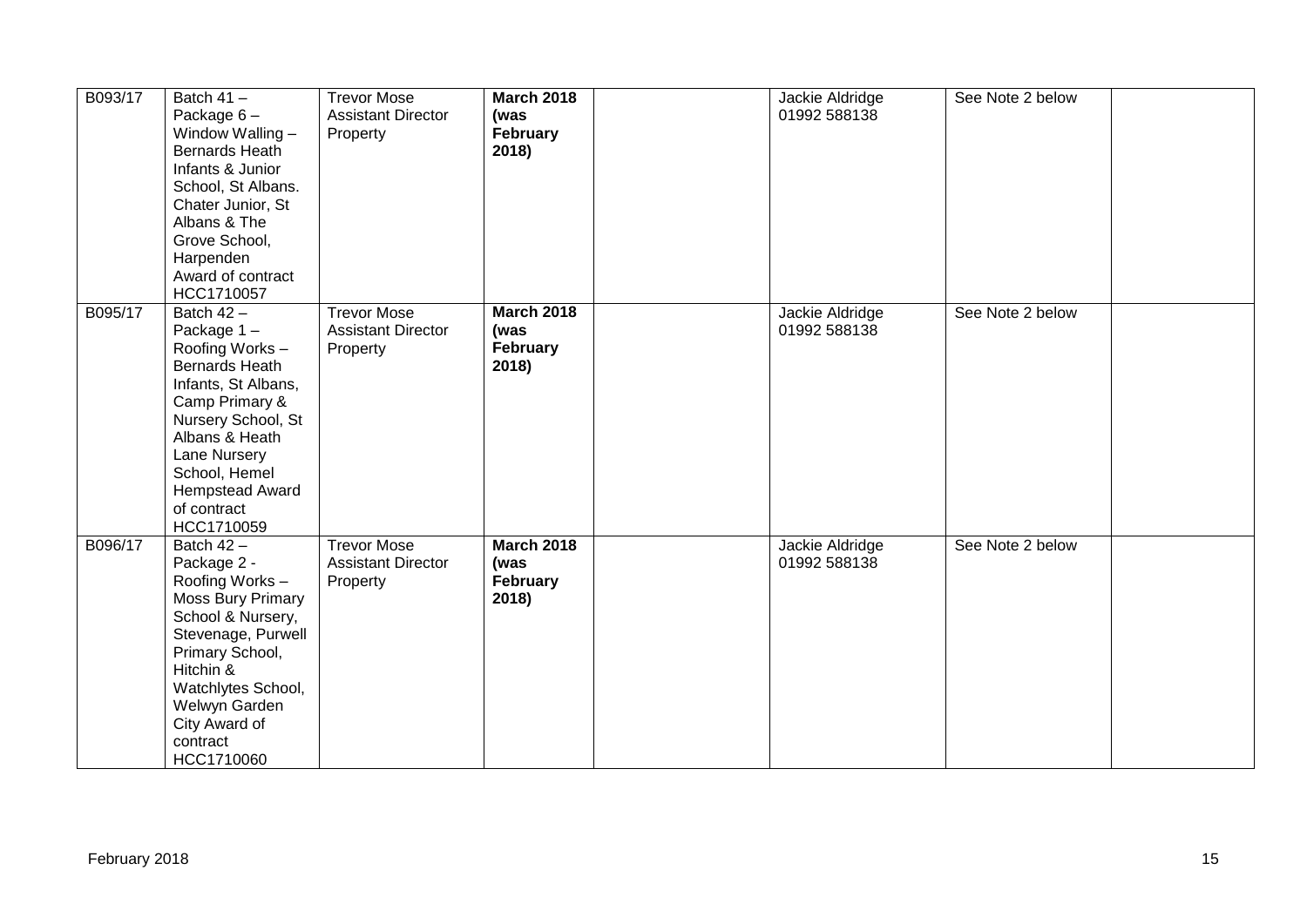| B097/17 | Batch $42 -$<br>Package 3-<br>Roofing Works-<br>Bonneygrove<br>Primary School,<br>Cheshunt, Layston<br>Church of England<br>First School,<br>Buntingford &<br>Longlands Primary<br>School, Cheshunt<br>Award of contract<br>HCC1710061 | <b>Trevor Mose</b><br><b>Assistant Director</b><br>Property | <b>March 2018</b><br>(was<br>February<br>2018) | Jackie Aldridge<br>01992 588138   | See Note 2 below |           |
|---------|----------------------------------------------------------------------------------------------------------------------------------------------------------------------------------------------------------------------------------------|-------------------------------------------------------------|------------------------------------------------|-----------------------------------|------------------|-----------|
| B098/17 | Batch $42 -$<br>Package 4 -<br>Roofing Works-<br>Heathlands School,<br>St Albans Award of<br>contract<br>HCC1710062                                                                                                                    | <b>Trevor Mose</b><br><b>Assistant Director</b><br>Property | <b>March 2018</b><br>(was<br>February<br>2018) | Jackie Aldridge<br>01992 588138   | See Note 2 below |           |
| B099/17 | Batch 40 -<br>Package 6 - Boiler<br>Works - Whitehill<br>Junior School,<br>Hitchin &<br>Longmeadow,<br>Stevenage<br>Award of contract<br>HCC1710055                                                                                    | <b>Trevor Mose</b><br><b>Assistant Director</b><br>Property | <b>March 2018</b><br>(was<br>February<br>2018) | Jackie Aldridge<br>01992 588138   | See Note 2 below |           |
| B102/17 | Change in the<br>location of<br>premises for the<br>delivery of well-<br>baby clinics                                                                                                                                                  | Jim McManus<br>Director of Public<br>Health                 | February<br>2018 (was<br>January<br>2018)      | <b>Brian Gale</b><br>01438 843537 |                  | <b>No</b> |
| B103/17 | Award a contract to<br>support the<br>promotion and<br>implementation of<br>community<br>enterprises                                                                                                                                   | Iain MacBeath<br>Director of Adult<br><b>Care Services</b>  | February<br>2018 (was<br>January<br>2018)      | <b>Ted Maddex</b><br>01438 843574 | See note 2 below | <b>No</b> |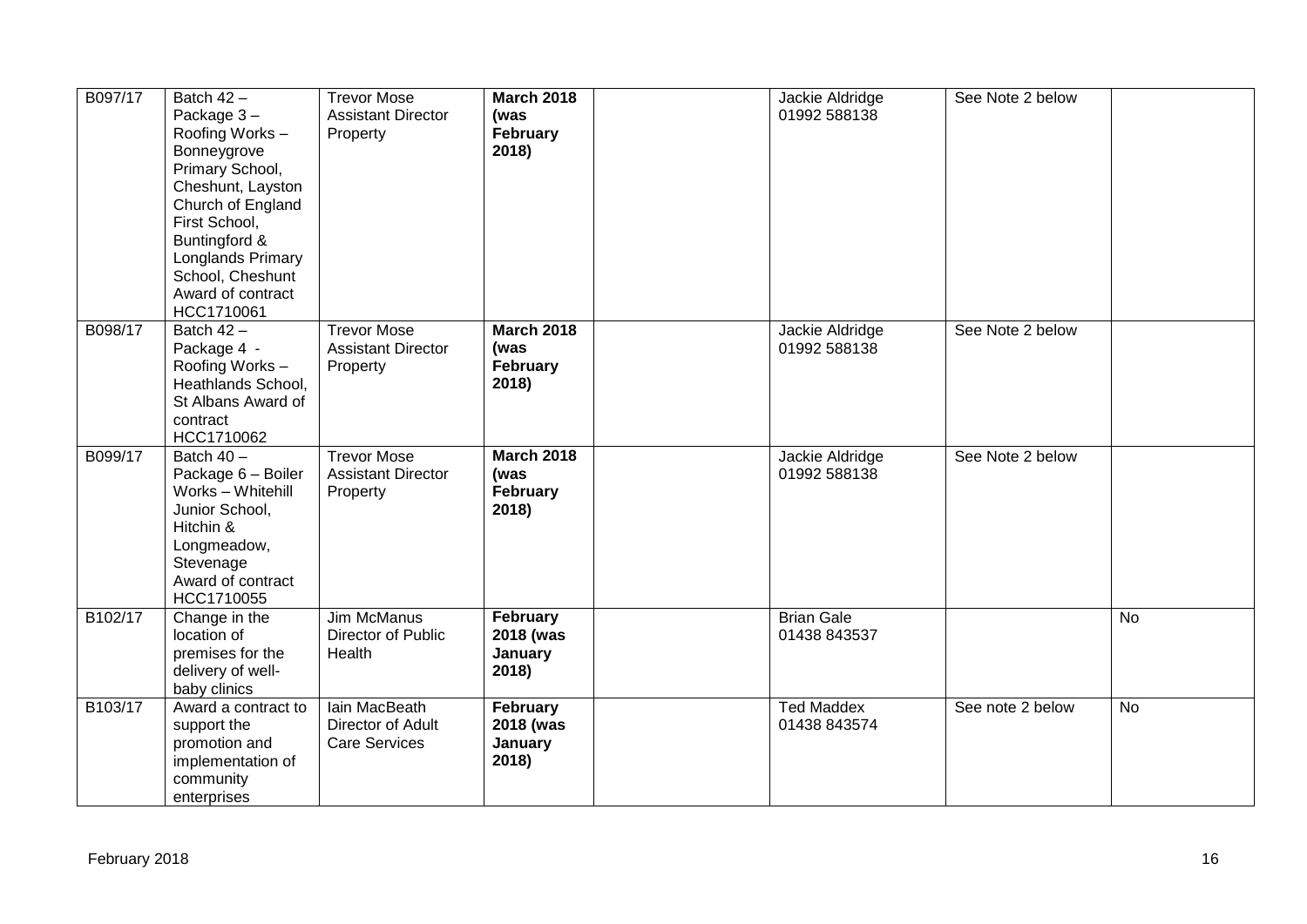| B104/17 | New Contract for<br>the Provision of a<br>Two Bed<br>Emergency<br>Therapeutic<br>residential Unit for<br>Children and Young<br>People aged 11-16<br>with Challenging<br>and Complex<br>Needs (Hudnall<br>Park)         | Marion Ingram<br>Operations Director,<br><b>Specialist Services</b> | <b>March 2018</b><br>(was<br>January<br>2018)  | Lynn Knowles<br>07740 918847    | See note 2 below | <b>No</b> |
|---------|------------------------------------------------------------------------------------------------------------------------------------------------------------------------------------------------------------------------|---------------------------------------------------------------------|------------------------------------------------|---------------------------------|------------------|-----------|
| B105/17 | New Contract for<br>the Provision of<br><b>Four Residential</b><br>Solo Placements<br>for Children and<br>Young People aged<br>11-17 with<br>Challenging and<br><b>Complex Needs</b>                                   | Marion Ingram<br>Operations Director,<br><b>Specialist Services</b> | <b>March 2018</b><br>(was<br>January<br>2018)  | Lynn Knowles<br>07740 918847    | See note 2 below | <b>No</b> |
| B107/17 | Tender process to<br>establish a new<br>contract for the<br>provision of<br>Residential<br>Placements for<br>Children and Young<br>People aged 10-17<br>with Challenging<br>and Complex<br>needs: Award of<br>contract | Marion Ingram<br>Operations Director,<br><b>Specialist Services</b> | March 2018                                     | Lynn Knowles<br>07740 918847    | See note 2 below | <b>No</b> |
| B108/17 | Award a contract<br>for the provision of<br>HIV support service                                                                                                                                                        | Iain MacBeath<br>Director of Adult<br><b>Care Services</b>          | March 2018                                     | Jeni Beard<br>01438 845900      | See note 2 below | <b>No</b> |
| B111/17 | St Albans Library -<br>Refurbishment<br>HCC1709428                                                                                                                                                                     | <b>Trevor Mose</b><br><b>Assistant Director</b><br>Property         | <b>April 2018</b><br>(was<br>February<br>2018) | Jackie Aldridge<br>01992 588138 | See note 2 below | No        |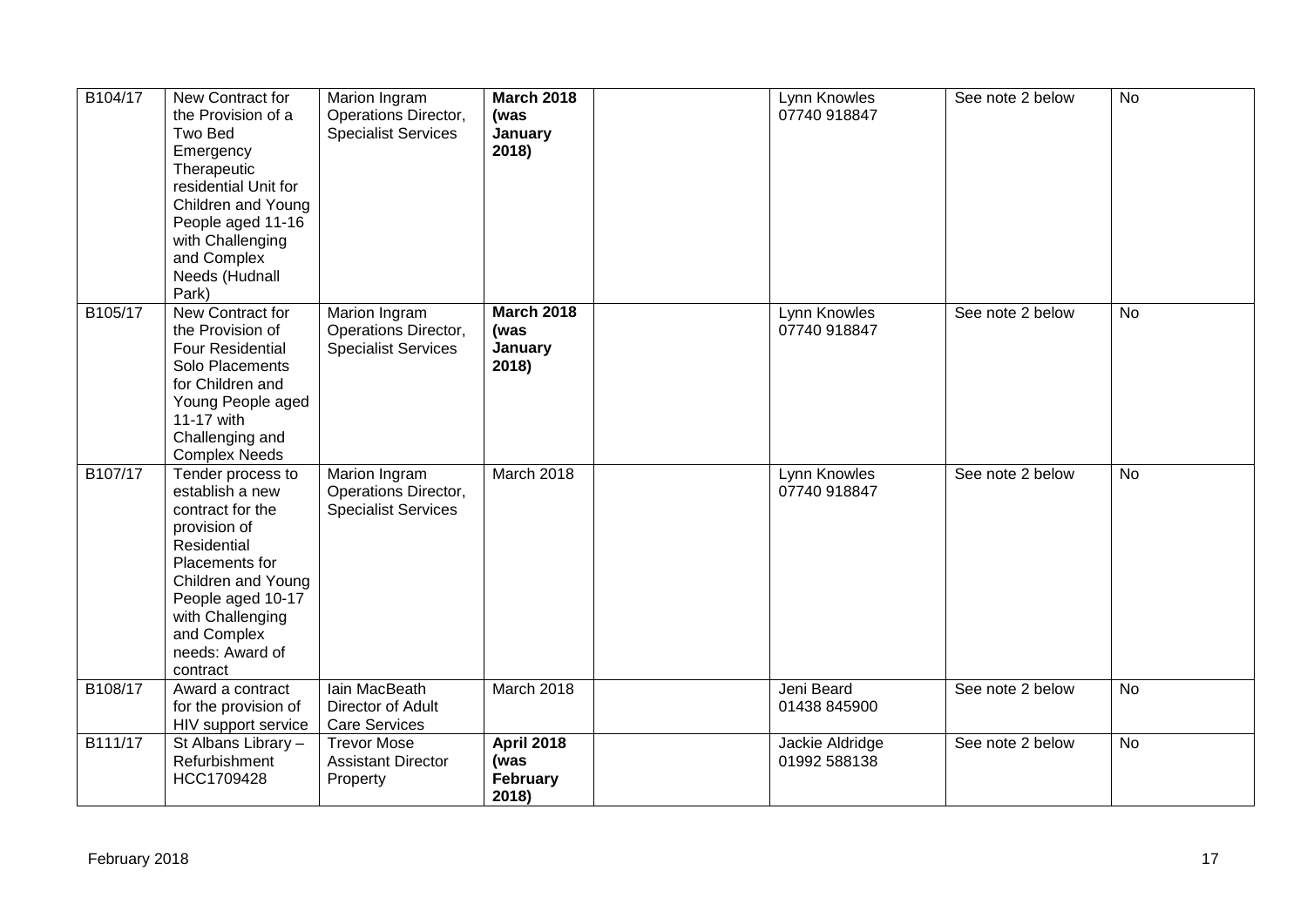| B113/17 | The Provision of a<br>Children & Young<br>People's Mental<br>Health (CYP MH)<br>Early Intervention<br>Service: Award of<br>contract                                                   | <b>Frances Heathcote</b><br><b>Assistant Director</b><br>Community<br>Commissioning | April 2018                                            | Sarvjeet Dosanjh<br>01438 845431      | See note 2 below     | <b>No</b> |
|---------|---------------------------------------------------------------------------------------------------------------------------------------------------------------------------------------|-------------------------------------------------------------------------------------|-------------------------------------------------------|---------------------------------------|----------------------|-----------|
| B114/17 | The Provision of<br>Grounds<br>Maintenance<br>Framework                                                                                                                               | Glenn Facey<br><b>Head of Herts</b><br>FullStop                                     | April 2018                                            | <b>Patrick Stiles</b><br>01707 292391 | See note 2 & 3 below | No.       |
| B115/17 | The Supply of<br><b>Office Furniture</b>                                                                                                                                              | Glenn Facey<br>Head of Herts<br>FullStop                                            | April 2018                                            | James Conway<br>01707 292491          | See note 2 & 3 below | No        |
| B122/17 | The extension and<br>expansion of the<br><b>Citizens Advice</b><br>Bureau contract to<br>support individuals<br>and organisations<br>in preparing for<br>Universal Credit roll<br>out | lain MacBeath,<br>Director of Adult<br><b>Care Services</b>                         | February<br>2018 (was<br>January<br>2018)             | <b>Ted Maddex</b><br>01438 843574     | Report               | <b>No</b> |
| B002/18 | Batch 40 Package<br>8 - Mechanical &<br>Electrical Works,<br>Commonswood<br>School & Sheredes<br>Primary School &<br><b>Nursery</b><br>HCC1710170                                     | <b>Trevor Mose</b><br><b>Assistant Director</b><br>Property                         | <b>April 2018</b><br>(was<br><b>February</b><br>2018) | Jackie Aldridge<br>01992 588138       | See note 2 below     | <b>No</b> |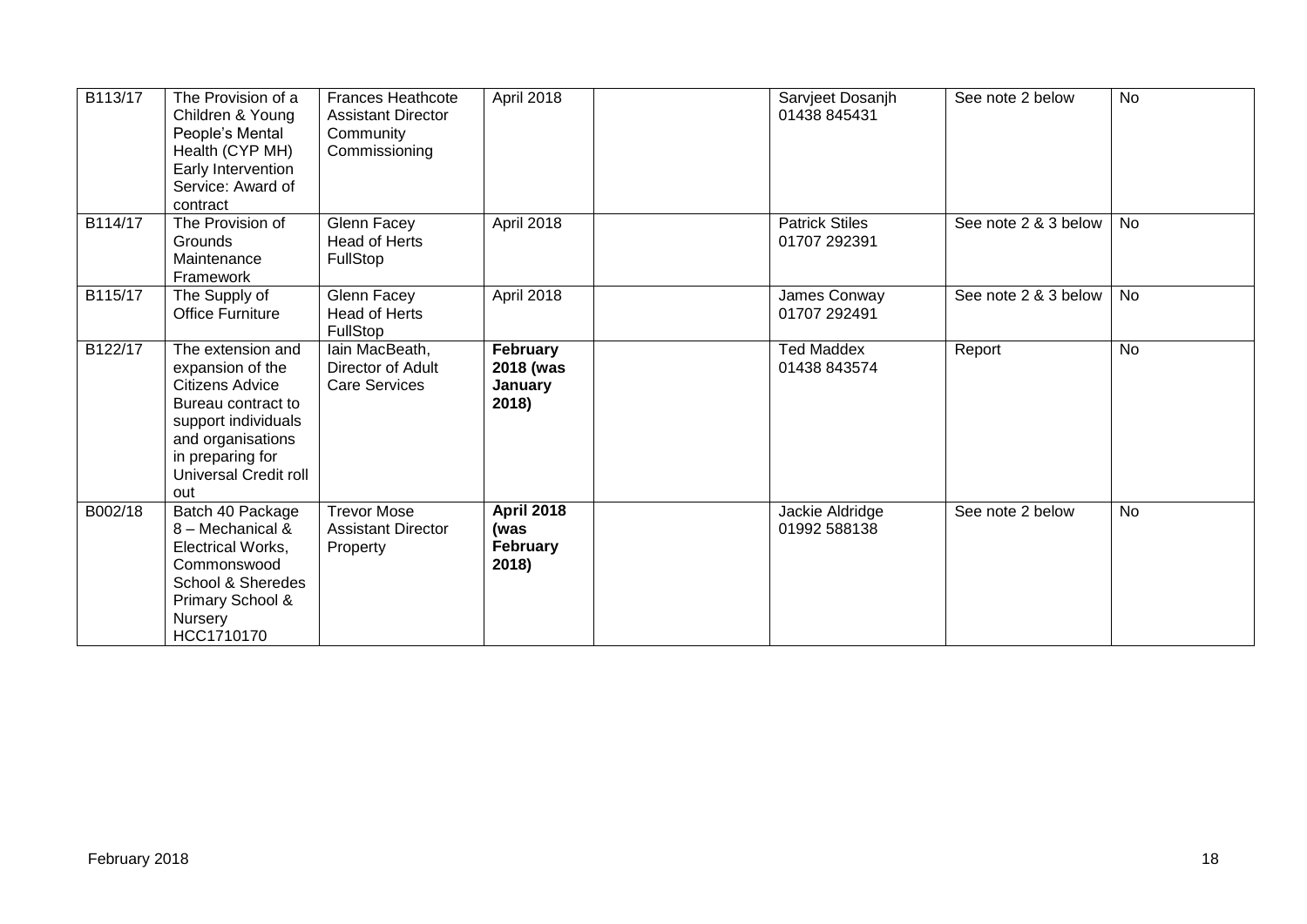| B003/18 | Contract for<br>Provision of<br><b>Personal Protective</b><br><b>Equipment for Fire</b><br>and Rescue<br>National<br>Collaborative<br>Project, (Kent Fire<br>and Rescue<br>Service<br>Framework) | Darryl Keen<br><b>Director Community</b><br>Protection      | February<br>2018 |                                                    | <b>Steve Tant</b><br>01992 507530             | See notes 2 & 3<br>below                                                                                                                                          | <b>No</b>      |
|---------|--------------------------------------------------------------------------------------------------------------------------------------------------------------------------------------------------|-------------------------------------------------------------|------------------|----------------------------------------------------|-----------------------------------------------|-------------------------------------------------------------------------------------------------------------------------------------------------------------------|----------------|
| B004/18 | Farnham House<br>and Robertson<br>House Stevenage -<br>Consider the<br>surrender of the<br>headlease                                                                                             | <b>Trevor Mose</b><br><b>Assistant Director</b><br>Property | February<br>2018 |                                                    | Claire Halliday<br>01992 556709               | See note 4 below<br>Part II (due to<br>'Information relating<br>to the financial or<br>business affairs of<br>any particular person<br>(including the<br>Council' | <b>No</b>      |
| B005/18 | Whether to go to<br>public consultation<br>on the future<br>Childrens<br>Equipment offer                                                                                                         | Jenny Coles<br>Director of Children's<br>Services           | February<br>2018 | <b>Children's Services</b><br><b>Cabinet Panel</b> | <b>Oliver Barnes</b><br>01992 556309          | Report to Cabinet<br>Panel                                                                                                                                        | <b>No</b>      |
| B007/18 | Procurement and<br>award of contract to<br>extend superfast<br>fibre broadband to<br>the last the of rural<br>business areas in<br>Hertfordshire in line<br>with DEFRA<br>funding provision      | Owen Mapley<br><b>Director Resources</b>                    | March 2018       |                                                    | Stuart Bannerman-<br>Campbell<br>01992 588525 | See Note 2 below                                                                                                                                                  | <b>No</b>      |
| B009/18 | Provision of an<br>abstinence<br>focussed drug and<br>alcohol recovery<br>programme-<br>Award of contract                                                                                        | <b>Jim McManus</b><br>Director of Public<br>Health          | <b>May 2018</b>  |                                                    | <b>Brian Gale</b><br>01438 843547             | See note 2 below                                                                                                                                                  | $\overline{N}$ |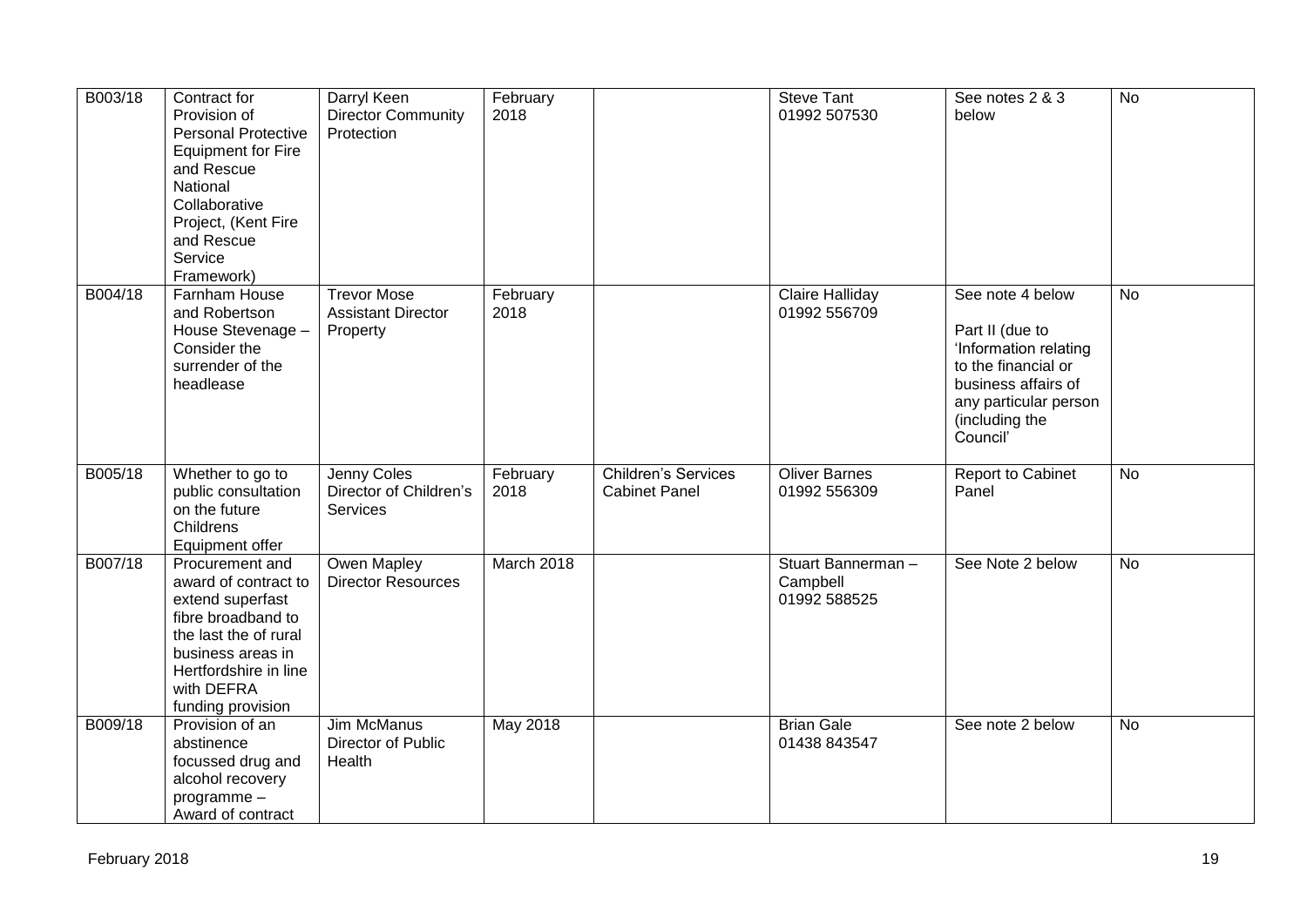| B010/18 | Provision of adult<br>weight<br>management<br>services - Award of<br>contract                                                                                                        | Jim McManus<br>Director of Public<br>Health                                                                                   | May 2018          | <b>Brian Gale</b><br>01438 843547    | See note 2 below | <b>No</b> |
|---------|--------------------------------------------------------------------------------------------------------------------------------------------------------------------------------------|-------------------------------------------------------------------------------------------------------------------------------|-------------------|--------------------------------------|------------------|-----------|
| B011/18 | Tender process for<br>Homecare<br>provision for<br>Children and Young<br>People -<br>Domiciliary,<br>Personal and<br>Community<br>Enabling Care.                                     | Marion Ingram<br><b>Operations Director</b>                                                                                   | <b>May 2018</b>   | <b>Oliver Barnes</b><br>07580 744173 | See note 2 below | <b>No</b> |
| B012/18 | <b>Adult Care Services</b><br>- Approval of<br>Mandatory<br><b>Disabled Facilities</b><br><b>Grant Policy</b>                                                                        | lain MacBeath,<br>Director of Adult<br><b>Care Services</b>                                                                   | <b>March 2018</b> | Steven Lee-Foster<br>01992 555748    |                  | <b>No</b> |
| B013/18 | <b>Single Tender</b><br><b>Action - For</b><br><b>Special</b><br><b>Educational</b><br><b>Needs &amp; Disability</b><br>(SEND) Local<br>Offer Helpline -<br><b>Award of contract</b> | <b>Marion Ingram</b><br><b>Operations Director</b><br><b>Children's Services</b>                                              | <b>March 2018</b> | <b>Oliver Barnes</b><br>07580 744173 | See Note 2 below | <b>No</b> |
| B014/18 | Re-procurement<br>and award of<br>contract to<br>undertake routine<br>vegetation<br>management on<br>the Rights of Way<br>network in<br><b>Hertfordshire from</b><br>2018 to 2022.   | <b>Simon Aries</b><br><b>Assistant Director</b><br><b>Transport, Waste &amp;</b><br><b>Environmental</b><br><b>Management</b> | <b>March 2018</b> | <b>Tony Bradford</b><br>01992 556028 | See note 2 below | <b>No</b> |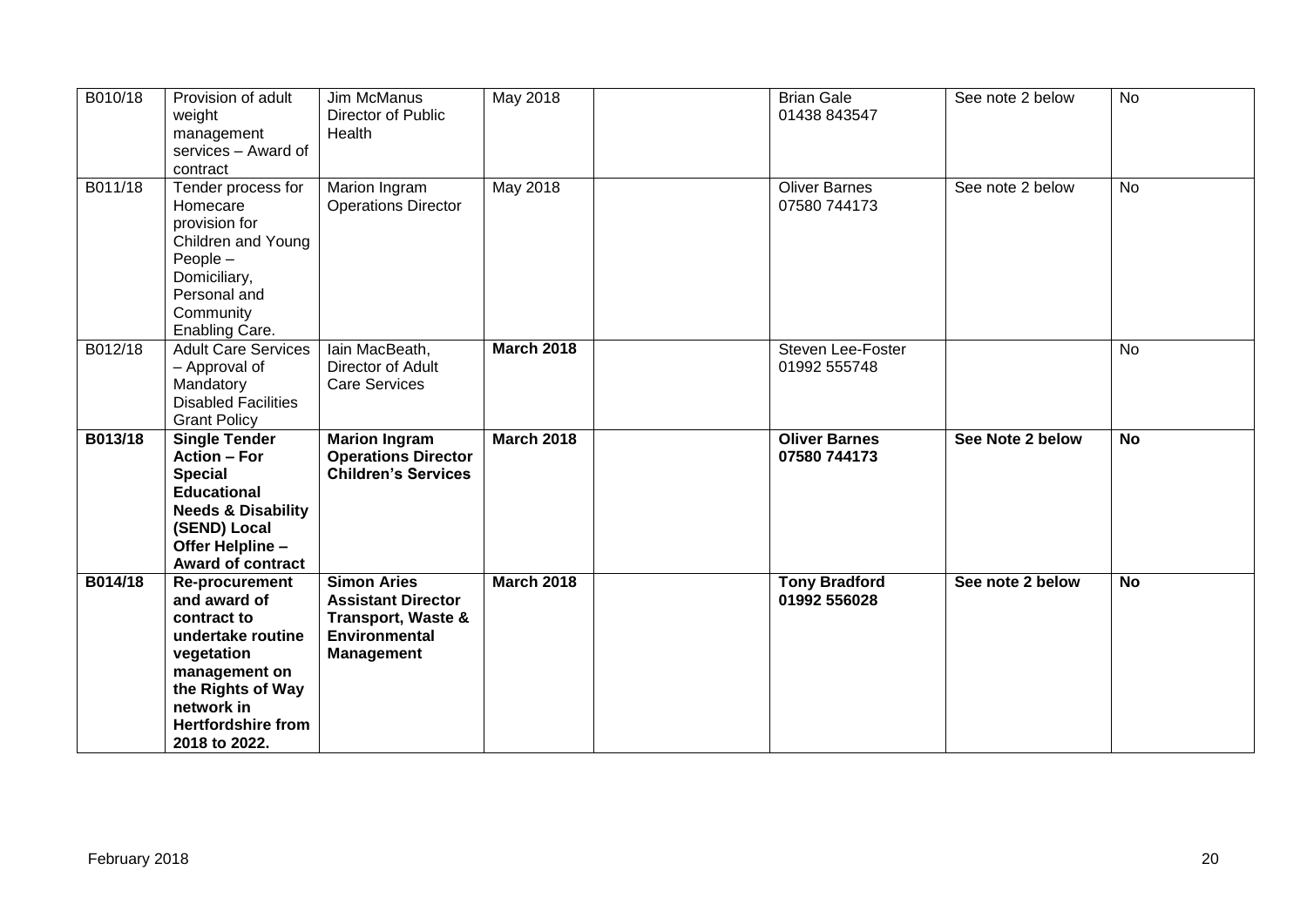| B015/18 | <b>Extension of</b><br>contract between<br><b>Hertfordshire</b><br><b>County Council</b><br>and Herts for<br>Learning                                                                                                             | <b>Simon Newland</b><br><b>Operations Director</b><br><b>Education</b> | Not before 7<br><b>March 2018</b> | <b>Simon Newland</b><br>01992 555738   | See Note 2 below         | <b>No</b> |
|---------|-----------------------------------------------------------------------------------------------------------------------------------------------------------------------------------------------------------------------------------|------------------------------------------------------------------------|-----------------------------------|----------------------------------------|--------------------------|-----------|
| B016/18 | <b>West Herts</b><br><b>College - Building</b><br><b>Cleaning:</b><br><b>Extension to</b><br>existing contract.                                                                                                                   | <b>Glenn Facey</b><br><b>Head of Herts</b><br><b>FullStop</b>          | Not before 7<br><b>March 2018</b> | <b>Patrick Stiles</b><br>01707 292391  | See Note 2 below         | <b>No</b> |
| B017/18 | <b>Redbourn and</b><br>Wheathampstead<br><b>Extension /</b><br>refurbishments to<br>existing fire<br>stations /<br>relocation of local<br>libraries with<br>shared<br>community<br>facilities: Award<br>of contract<br>HCC1810351 | <b>Trevor Mose</b><br><b>Assistant Director</b><br><b>Property</b>     | <b>April 2018</b>                 | <b>Jackie Aldridge</b><br>01992 588138 | See Note 2 below         | <b>No</b> |
| B018/18 | The Supply of<br><b>Exercise Books in</b><br>collaboration with<br>Hampshire<br><b>County Council</b>                                                                                                                             | <b>Glenn Facey</b><br><b>Head of Herts</b><br><b>FullStop</b>          | <b>May 2018</b>                   | <b>Louise Bagley</b><br>01707 292431   | See Notes 2 & 3<br>below | <b>No</b> |

### **Notes:**

1. CBC contract = on behalf of 17 local authority members of the Central Buying Consortium<br>2. Quality and price evaluation derived from tenderers' submissions (which may contain exen

2. Quality and price evaluation derived from tenderers' submissions *(which may contain exempt information and if so will not be available for public inspection)* If you have any general enquiries about this Forward Plan - contact Elaine Shell, Democratic Services Manager, 01992 555565 Email: [elaine.shell@hertfordshire.gov.uk](mailto:elaine.shell@hertfordshire.gov.uk) 

- 3. Collaborative contract with one or more authorities (not a CBC contract)
- 4. Part II (due to 'Information relating to the financial or business affairs of any particular person (including the Council')".

#### **KATHRYN PETTITT, CHIEF LEGAL OFFICER**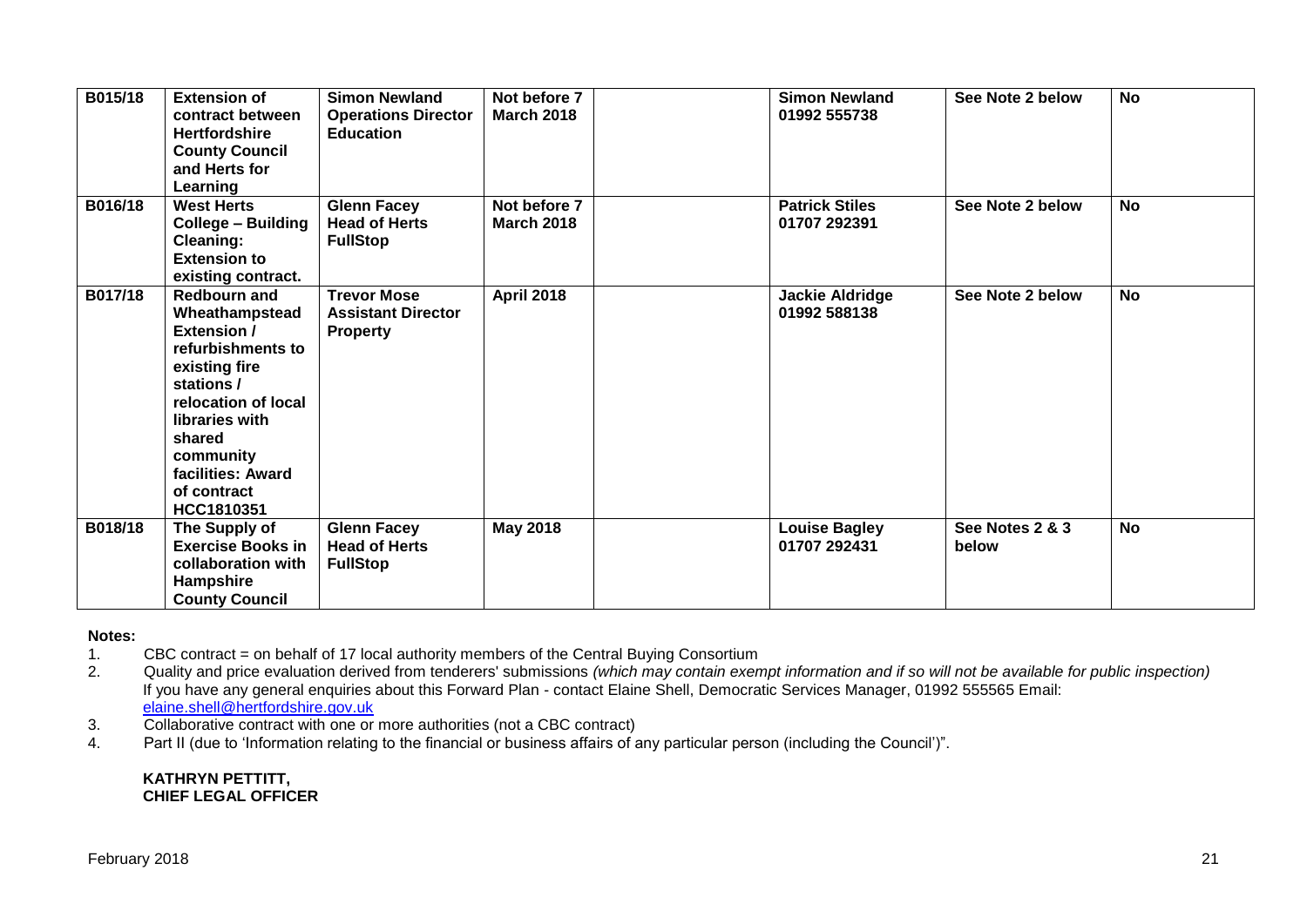

# **Hertfordshire** HERTFORDSHIRE COUNTY COUNCIL

**FORWARD PLAN Notice of (a) key and other decisions likely to be made on behalf of the County Council by Cabinet, (b) key decisions likely to be made on behalf of the County Council by Officers and** 

**(c) decisions on Traffic Regulation Orders likely to be made by Officers on behalf of the County Council in the period 1 March 2018 – 30 June 2018**

# **Published: 5 February 2018**

[Note: Key decisions and other decisions due to be reached in February 2018 but not yet made remain listed (notice of these items was given in the Forward Plan issued on 4 January 2018)]

# **TRAFFIC REGULATION ORDERS EAST HERTS & LEA VALLEY**

#### **Broxbourne**

| Location                                      | <b>Proposed Restriction</b>           |
|-----------------------------------------------|---------------------------------------|
| Dinant Link Road, Hoddesdon                   | 40mph Speed Limit                     |
| Rumbold Road, Hoddesdon & Mill Road, Cheshunt | <b>Waiting Restrictions</b>           |
| Goff's Lane, Goff's Oak                       | Experimental Prohibition of Left Turn |
| Lea/Gordon Roads, Waltham Abbey               | <b>Waiting Restrictions</b>           |
| Hadleigh Court/Deburgh Close, Broxbourne      | <b>Waiting Restrictions</b>           |
| Kennedy Avenue, Lord St etc, Hoddesdon        | <b>Waiting Restrictions</b>           |

#### **East Herts**

| Location                                         | <b>Proposed Restriction</b>                                   |
|--------------------------------------------------|---------------------------------------------------------------|
| Park Road, Ware                                  | <b>Waiting Restrictions</b>                                   |
| Cozens Road, Woodley Road, Ware                  | <b>Waiting Restrictions</b>                                   |
| Church Street, Bishop's Stortford                | <b>Waiting Restrictions</b>                                   |
| South Street, Bishop's Stortford                 | <b>Waiting Restrictions</b>                                   |
| Horns Road, West Street, Hertford                | Waiting Restrictions, 20mph Speed Limit, Prohibition of Entry |
| Hazel End Road, Farnham Road, Bishop's Stortford | 40 & 50mph Speed Limits                                       |
| A120 Bishop's Stortford                          | 40mph Speed Limit                                             |
| Tamworth Road, Hertford                          | <b>Waiting Restrictions</b>                                   |
| Ermine Street, Buntingford                       | Waiting Restrictions, Road Humps, 30mph speed limit           |
| North Road, Hertford                             | Waiting Restrictions, Loading Bay                             |
| High Street, Totts Lane etc, Walkern             | Waiting Restrictions, Weight Limit                            |
| Hartham Lane, Hertford                           | Waiting Restrictions, Parking Place Revocation                |
| Morbury Avenue, Bishop's Stortford               | 20mph Speed Limit, Road Humps                                 |
| High Road, High Cross, Ware                      | <b>Waiting Restrictions</b>                                   |
| Horns Road, Hertford                             | <b>Waiting Restrictions</b>                                   |
| A1250 Hadham Road, Bishop's Stortford            | 30mph Speed Limit, Pedestrian Crossing                        |
| Rye Street, Bishop's Stortford                   | Road Humps, Pedestrian Crossing                               |
| Ware Road, Gallows Way, Hertford                 | <b>Waiting Restrictions</b>                                   |
| Pegs Lane, Hale Road, Hertford                   | <b>Waiting Restrictions</b>                                   |

#### **MID WEST HERTS**

#### **Dacorum**

| ∟ocation | .<br>Restriction<br>----<br>11.135t |
|----------|-------------------------------------|
|          |                                     |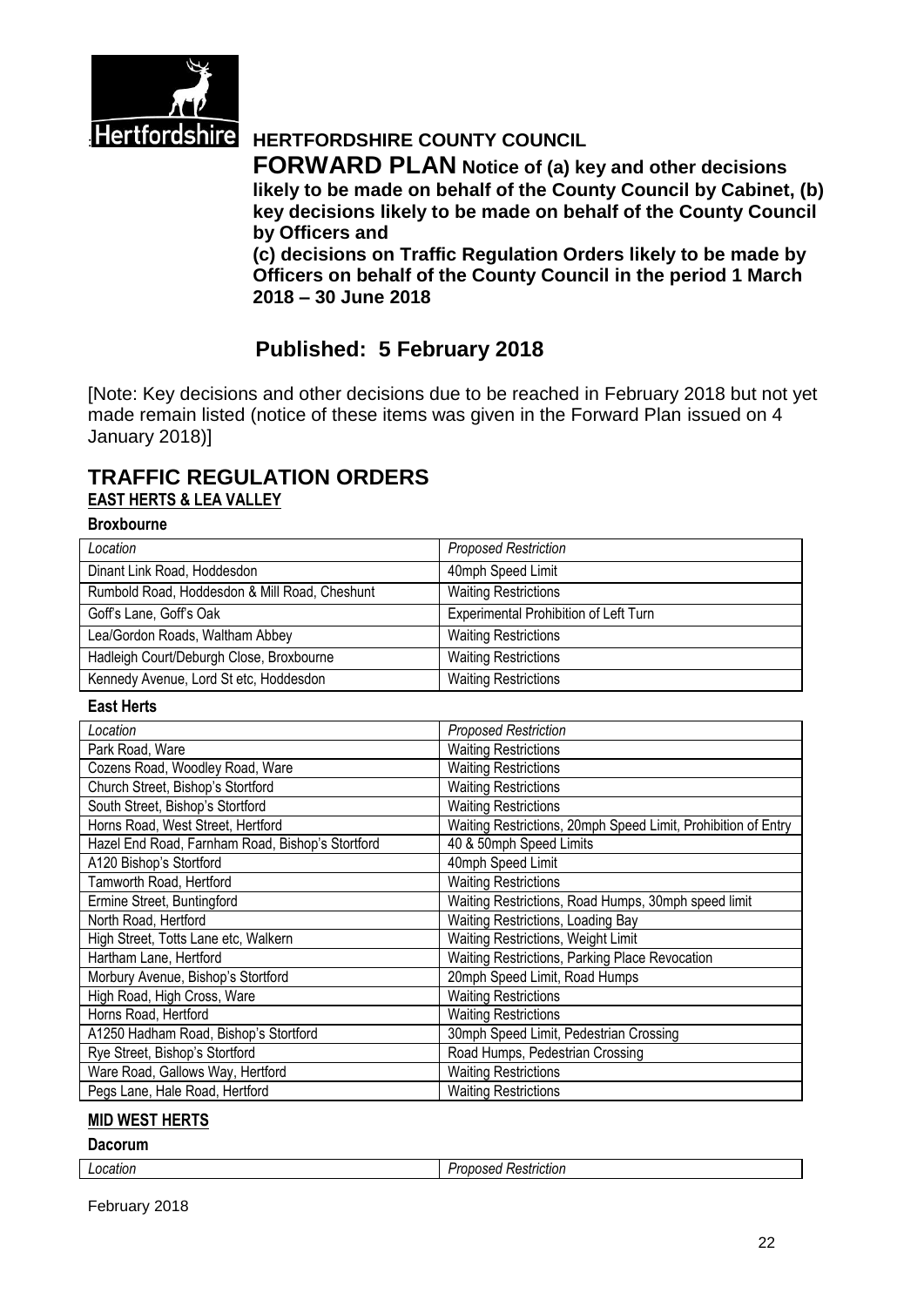| Various Roads, Tring                                 | 20mph Speed Limit                        |
|------------------------------------------------------|------------------------------------------|
| Lime Walk, Hemel Hempstead                           | <b>Waiting Restrictions</b>              |
| Three Cherry Trees Lane, Hemel Hempstead             | <b>Experimental Waiting Restrictions</b> |
| A4146 Leighton Buzzard Road, Hemel Hempstead         | 7.5t Weight Limit                        |
| Nettleden Road etc, Little Gaddesden/Nettleden       | 7.5t Weight Limit                        |
| Chesham/Newhouse Roads etc, Kings Langley            | <b>Waiting Restrictions</b>              |
| Wingrave Road, Elizabeth Drive etc Tring             | <b>Waiting Restrictions</b>              |
| Barnacres Road, Belswains Lane etc Hemel Hempstead   | <b>Waiting Restrictions</b>              |
| Bury Road, Hemel Hempstead                           | <b>Waiting Restrictions</b>              |
| Marlborough Rise, Aycliffe Drive etc Hemel Hempstead | <b>Waiting Restrictions</b>              |
| Lime Walk, Sheephouse Road, Hemel Hempstead          | <b>Waiting Restrictions</b>              |
| Tringford Road, Tring                                | 30mph Speed Limit, Waiting Restrictions  |

## **St. Albans**

| Location                     | <b>Proposed Restriction</b>                       |
|------------------------------|---------------------------------------------------|
| Various Roads, London Colney | 20mph Speed Limit Zone, Road Humps                |
| East Common, Harpenden       | 20mph Speed Limit                                 |
| Holyrood Crescent, St Albans | Waiting Restriction, Revocation of Parking Places |
| Various Roads, Harpenden     | 20 & 40mph Speed Limits                           |

## **Welwyn Hatfield**

| Location                                              | <b>Proposed Restriction</b>               |
|-------------------------------------------------------|-------------------------------------------|
| Various Roads, Hatfield                               | 20mph Speed Limit Zone                    |
| Foxes, Foxes Lane, North Mymms                        | Prohibition of Driving                    |
| Beaconsfield Road, Hatfield                           | Waiting Restrictions, Pedestrian Crossing |
| Herns Lane/Daniells/Appletree Way, Welwyn Garden City | <b>Waiting Restrictions</b>               |
| Great North Road, Hatfield Station, Hatfield          | <b>Waiting Restrictions</b>               |
| Various Roads, Hatfield                               | 20mph Zone                                |
| Munster Close, Hatfield                               | <b>Waiting Restrictions</b>               |

# **NORTH HERTS**

# **North Herts**

| Location                                   | <b>Proposed Restriction</b>                       |
|--------------------------------------------|---------------------------------------------------|
| The Paddock, Hitchin                       | <b>Waiting Restrictions</b>                       |
| Offley BOAT 20, Offley                     | <b>Experimental Prohibition of Motor Vehicles</b> |
| Various Roads, Hitchin                     | <b>Waiting Restrictions</b>                       |
| High Street, Hitchin                       | Prohibition of Driving Amendment                  |
| Periwinkle Lane/Strathmore Avenue, Hitchin | <b>Waiting Restrictions</b>                       |
| York Way, Royston                          | Waiting Restrictions, Road Humps                  |
| Wymondley Road, Pirton Close, Hitchin      | <b>Waiting Restrictions</b>                       |

# **Stevenage**

| ocation<br>⊸∪⊷                         | Restriction<br>ncon<br>ovosea |
|----------------------------------------|-------------------------------|
| -<br>Stevenage<br>Road.<br>⊣er<br>πoru | ∟ane<br><b>Bus</b>            |

# **SOUTH WEST HERTS**

### **Hertsmere**

| Location                                      | <b>Proposed Restriction</b>                           |
|-----------------------------------------------|-------------------------------------------------------|
| Watling Street, Radlett                       | Goods Vehicle Loading Bay                             |
| Chase Avenue, Potters Bar                     | Waiting Restrictions, Revocation of School Keep Clear |
|                                               | Markings                                              |
| Various Roads, Borehamwood                    | <b>Waiting Restrictions</b>                           |
| Bairstow Close, Organ Hill Road, Borehamwood  | Waiting Restrictions, Disabled Persons Parking Place  |
| Bushey Hall Road, Grove Hall Road etc, Bushey | Waiting Restrictions, Road Humps, 20mph Speed Limit   |
| St Albans Road, Swanland Road, South Mymms    | Clearway, Abnormal Load Parking Places, Verge Parking |

## **Three Rivers**